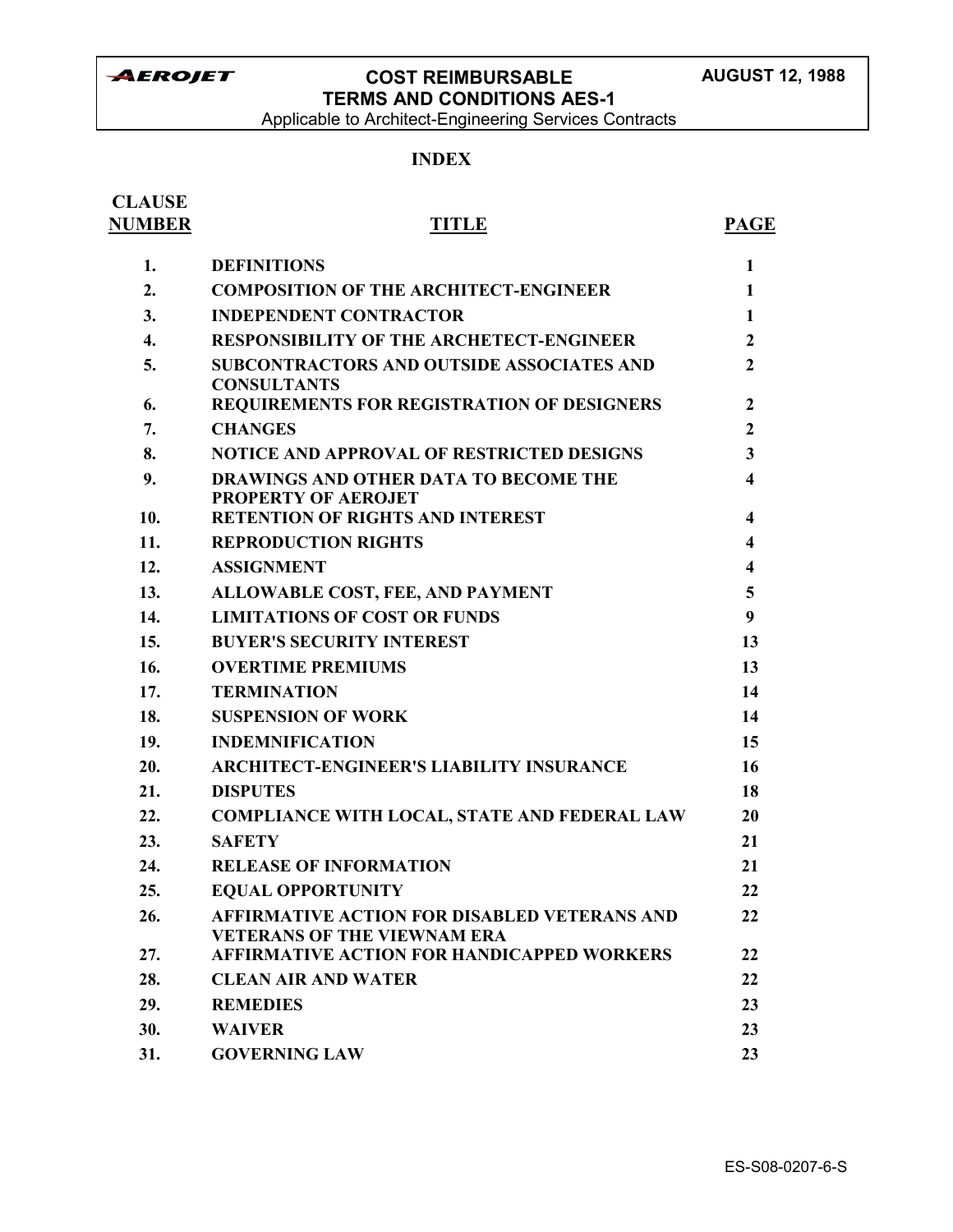Applicable to Architect-Engineering Services Contracts

#### 1. DEFINITIONS

A. The term "Aerojet" as used herein means Aerojet General Corporation, a subsidiary of GenCorp, an Ohio corporation.

B. The term "Architect-Engineer" as used herein means the party with which Aerojet enters into the contract in which these Terms and conditions are incorporated.

C. The term "contract" as used herein means the contractual instrument in which these Terms and Conditions are incorporated.

D. The term "subcontractor" as used herein means any party furnishing materials or services to the Architect-Engineer pursuant to the requirements of the contract.

E. The term "work", "supplies", and "services" as used herein shall mean all materials, equipment, tools, facilities, transportation, and labor (including supervision) furnished pursuant to the requirements of the contracts.

F. The term "Aerojet Procurement Representatives" as used herein means the person or persons identified in the contract who are authorized by Aerojet to administer, alter, modify or change the provisions of the contract.

G. The term "site" as used herein means the geographical location set forth on the face of the contract.

#### 2. COMPOSITION OF THE ARCHITECT-ENGINEER

If the Architect-Engineer hereunder is comprised of more than one legal entity, each such entity shall be jointly and severally liable hereunder.

#### 3. INDEPENDENT CONTRACTOR

It is understood and agreed that the Architect-Engineer shall be deemed to be an independent contractor in all its operations and activities hereunder; and that the employees furnished by the Architect-Engineer to perform work hereunder shall be deemed to be the Architect-Engineer's employees exclusively without any relation whatever to Aerojet as employees or as independent contractors; that said employees shall be paid by the Architect-Engineer for all services in this connection; that the Architect-Engineer shall carry Workers' Compensation insurance and that the Architect-Engineer shall be responsible for all obligations and reports covering Social Security, Unemployment Insurance, Workers' Compensation, Income Tax, and other reports and deductions required by Local, State and Federal law.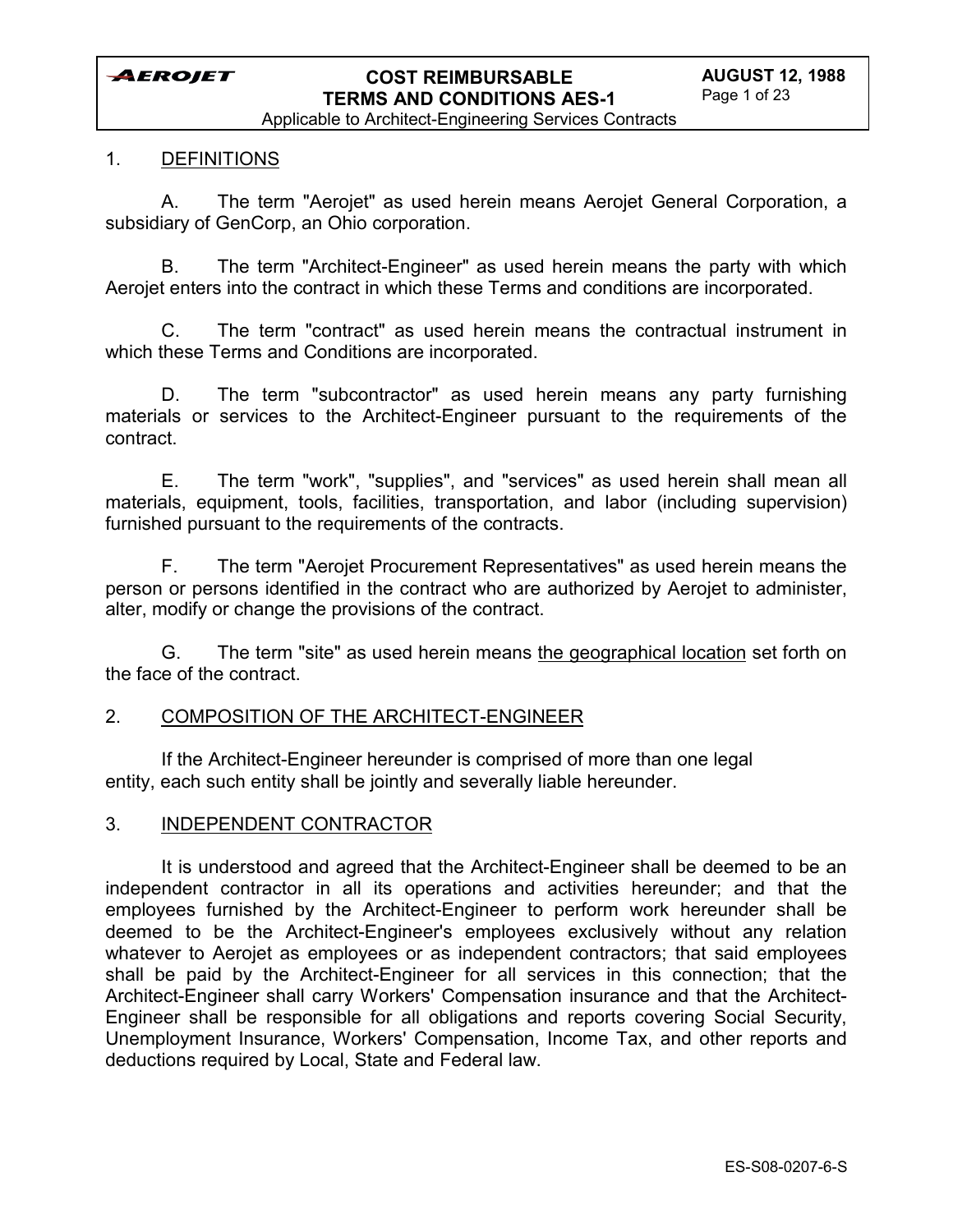

Applicable to Architect-Engineering Services Contracts

### 4. RESPONSIBILITY OF THE ARCHITECT-ENGINEER

A. The Architect-Engineer shall be totally responsible for the professional quality, technical accuracy and the coordination of all designs, drawings, specifications, and other services furnished by the Architect-Engineer under this contract. The Architect-Engineer shall, without additional compensation, correct or revise any errors or deficiencies in its designs, drawings, specifications, and other services which Aerojet determines to be necessary. If the Architect-Engineer disputes the necessity of such services, he will nonetheless proceed as instructed by Aerojet so as not to impede the progress of the work, as provided in Paragraph 7 .A.

B. Neither Aerojet's review, approval or acceptance of, nor payment for, any of the services required under this contract shall be construed to operate as a waiver of any rights under this contract or of any cause of action arising out of the performance of this contract, and the Architect-Engineer shall be and remain liable to Aerojet for all damages to Aerojet resulting from the Architect-Engineer's performance of any of the services furnished under this contract.

C. The rights and remedies of Aerojet provided for under this contract are in addition to any other rights and remedies provided by law.

### 5. SUBCONTRACTORS AND OUTSIDE ASSOCIATES AND CONSULTANTS

Any subcontractors and outside associates or consultants required by the Architect-Engineer in connection with the services covered by this contract will be limited to such individuals or firms as were specifically identified and agreed to in writing at the date of the contract. No substitution in such subcontractors, associates or consultants will be made without the prior written approval of Aerojet.

#### 6. REQUIREMENTS FOR REGISTRATION OF DESIGNERS

The design of architectural, structural, mechanical, electrical, civil or other engineering features of the work shall be accomplished or reviewed and approved by architects or engineers registered to practice in the particular professional field involved in the State in which such services are performed hereunder.

#### 7. CHANGES

A. Aerojet may, at any time, by written order, make changes within the general Scope of this contract in the time of performance or the services to be performed. If any such change causes an increase or decrease in the Architect-Engineer's cost of, or time required for, performance of any services under this contract, whether or not changed by any such order, an equitable adjustment shall be made and the contract shall be modified in writing accordingly. In no event shall the compensation for such additional services exceed the sums provided for in the contract as modified. Any claim of the Architect-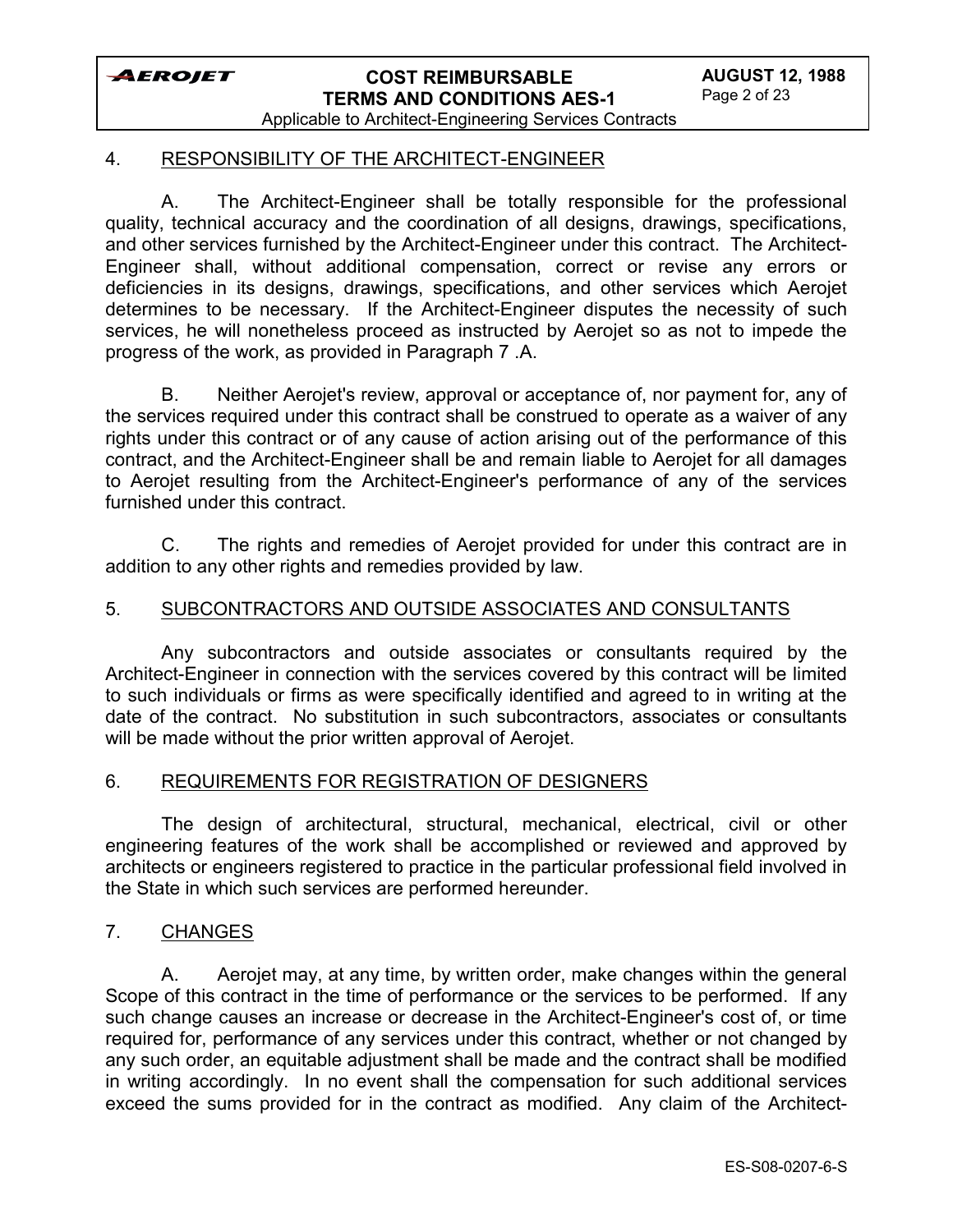# **COST REIMBURSABLE TERMS AND CONDITIONS AES-1**

#### Applicable to Architect-Engineering Services Contracts

Engineer for adjustment under this clause must be asserted in writing, in a form acceptable to Aerojet, within thirty (30) days from the date of such change, unless Aerojet grants, in writing, a further period of time prior to the date of final payment under the contract. No claim for equitable adjustment shall be allowed if asserted after final payment under this contract. In the event of a dispute over any equitable adjustment, the Architect-Engineer agrees to continue diligent performance of this contract pending resolution of any such dispute. All claims for equitable adjustment must be submitted in accordance with the provisions of Paragraph 13.

B. The Architect-Engineer agrees that its failure to submit such claim or claims within the applicable time period shall constitute a waiver thereof unless the Architect-Engineer requests in writing prior to the expiration of the applicable time period that a time extension for filing its claim or claims be granted by Aerojet. Any such extensions, if approved, shall be effective only if authorized in writing by the Aerojet Procurement Representative. Prior to final settlement of any timely filed claim or claims, the Architect-Engineer may submit revisions to such claim or claims for evaluation by Aerojet provided that such revisions do not introduce different areas of cost or claim elements.

C. Aerojet may request the Architect-Engineer to submit cost estimates for contemplated changes which may or may not result in a change to this contract. The Architect-Engineer agrees to submit cost proposals for such contemplated changes within ten (10) days of receipt of Aerojet's request or such further period as may be stated in such request. Such cost estimates shall be prepared at no charge to Aerojet.

D. Any clarification or assistance as may be provided by Aerojet personnel concerning the work to be performed pursuant to this contract shall not be construed as a change to this contract and no change order, express or implied, will be binding unless it is issued in writing by the Aerojet Procurement Representative. No services for which an additional cost or fee will be charged by the Architect-Engineer shall be furnished without the prior written authorization of the designated Aerojet Procurement Representative.

E. Nothing contained in this paragraph shall relieve the Architect-Engineer from proceeding without delay in the performance of this contract as changed.

### 8. NOTICE AND APPROVAL OF RESTRICTED DESIGNS

In the performance of this contract, the Architect-Engineer shall, to the extent practicable, make maximum use of structures, machines, products, materials, construction methods, and equipment which are readily available through competitive commercial channels, or through standard or proven production techniques, methods, and processes. Unless approved by Aerojet, the Architect-Engineer shall not, in the performance of the work called for by this contract, produce a design or specification such as to require in this construction work the use of structures, products, materials, construction equipment, or processes which are known by the Architect-Engineer to be available only from a sole source. As to any such design or specification the Architect-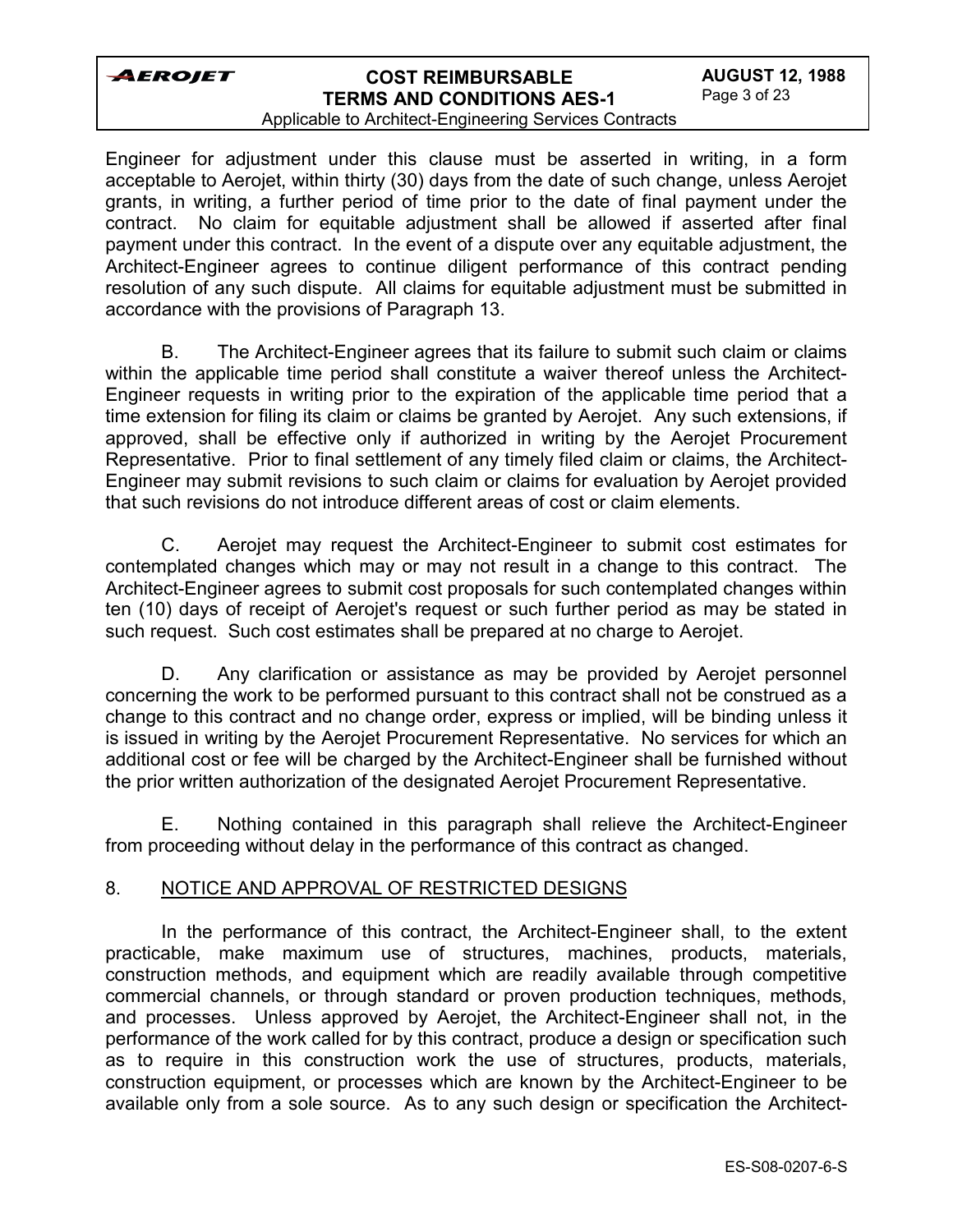# **COST REIMBURSABLE TERMS AND CONDITIONS AES-1**

Applicable to Architect-Engineering Services Contracts

Engineer shall report to Aerojet giving the reason or reasons why it is considered necessary to so restrict the design or specification.

### 9. DRAWINGS AND OTHER DATA TO BECOME THE PROPERTY OF AEROJET

All designs, drawings, specifications, notes and other works developed in the performance of this contract shall become the sole property of Aerojet and may be used on any other design or construction without additional compensation to the Architect-Engineer. Aerojet shall be considered the "person for whom the work was prepared" for the purpose of authorship in any copyrightable work under Section 201(b) of Title 17, United States Code. With respect thereto, the Architect-Engineer agrees not to assert or authorize others to assert any rights nor establish any claim under the design patent or copyright laws. The Architect-Engineer for a period of three years after completion of the project agrees to furnish all retained works on the request of Aerojet. Unless otherwise provided in this contract, the Architect-Engineer shall have the right to retain copies of all works beyond such period.

### 10. RETENTION OF RIGHTS AND INTEREST

Aerojet hereby retains all of its rights, title and interest in and to all information, data, designs and inventions furnished by Aerojet to the Architect-Engineer for the purpose of assisting the Architect-Engineer (1) in the performance of the contract or (2) in the submission of a bid by the Architect-Engineer for such performance, whether furnished prior to, or after acceptance of, this contract. None of such information, data, designs and inventions shall be reproduced or used by the Architect-Engineer, except in the performance of this contract, or disclosed by the Architect-Engineer to others without the consent of Aerojet. Upon completion of performance hereunder, all such information, data, designs and inventions shall be promptly returned by the Architect-Engineer to Aerojet.

#### 11. REPRODUCTION RIGHTS

Aerojet does not grant to the Architect-Engineer (i) any reproduction rights to any materials, designs, drawings, data or other information produced in the performance of this contract or (ii) any rights to use, in the manufacture or design of articles or materials for anyone other than Aerojet, any of the designs, drawings or other information belonging to or supplied by Aerojet.

#### 12. ASSIGNMENT

A. Neither this contract nor any interest nor any sums becoming due to the Architect-Engineer hereunder shall be assigned by the Architect-Engineer without the prior written consent of Aerojet, except that claims for monies due or to become due the Architect-Engineer from Aerojet under this contract may be assigned to a bank, trust company or other financial institution, including any federal lending agency. Any such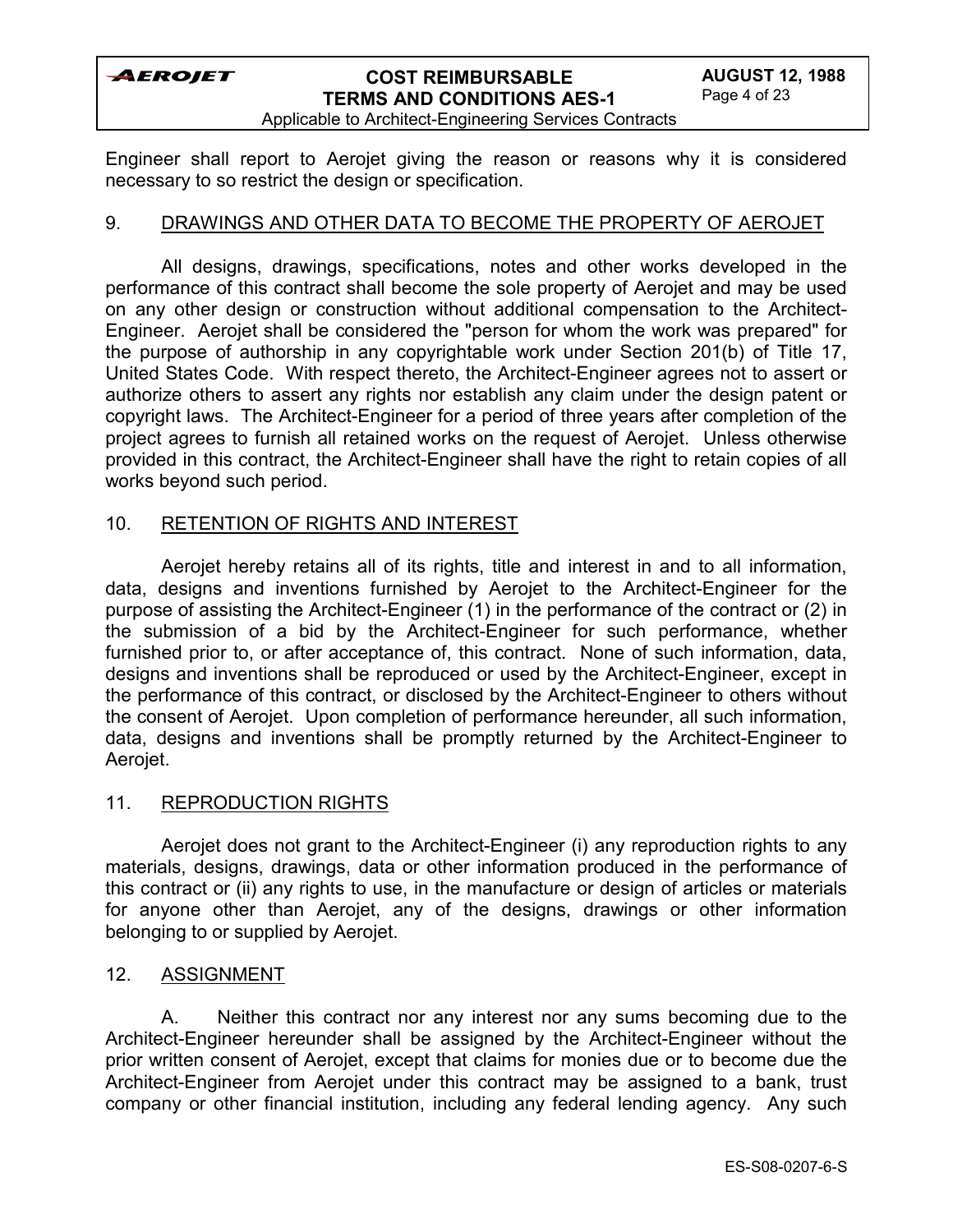# **COST REIMBURSABLE TERMS AND CONDITIONS AES-1**

#### Applicable to Architect-Engineering Services Contracts

assignment of monies due or to come due shall cover all amounts payable under this contract and not already paid, and shall not be made to one party as agent or trustee for two (2) or more parties participating in such financing. Payment by Aerojet to an assignee of any claim under this contract shall be subject to set-off or recoupment for any present or future claim or claims arising in connection with this contract which Aerojet may have against the Architect-Engineer. Aerojet reserves the right to make direct settlements and/or adjustments in price with the Architect-Engineer under the terms of this contract notwithstanding any assignment of claims for monies due or to become due hereunder and without notice to assignee(s). Architect-Engineer agrees that design services depend upon the personal expertise and track record of the principal design professionals, and therefore acknowledges that Aerojet may reasonably refuse to consent to any assignment which would remove control of the work from the design professionals originally identified as principals on the contract.

B. In the event of any such assignment of monies, the assignee shall forward to Aerojet two (2) copies of a written notice of assignment and two (2) copies of the instrument of assignment, all copies signed by the assignor and assignee.

C. Any claim under this contract which has been assigned pursuant to the foregoing provisions of this clause may be further assigned and reassigned only with the prior written consent of Aerojet to a bank, trust company or other financing institution, including any federal lending agency. In the event of such further assignment or reassignment the assignee shall be required to file one signed copy of a written notice of the further assignment or reassignment, together with a true copy of the instrument of further assignment or reassignment with the Architect-Engineer, and shall file two (2) signed copies of such written notice, together with two (2) copies of such instrument with Aerojet.

D. No assignee shall divulge any information concerning this contract without the prior written consent of Aerojet. The assignment must include provisions by which the assignee agrees to the conditions set forth in this paragraph.

E. Indication of the assignment of claim and of any further assignment thereof and the name of the assignee shall be made on all vouchers or invoices certified by the Architect-Engineer.

### 13. ALLOWABLE COST, FEE, AND PAYMENT

A. For all work performed under this Order, Aerojet shall pay the Architect Engineer (i) the Architect-Engineer's allowable costs incurred in performing such work, to the extent such costs are accepted by Aerojet and, if this Order is issued under a prime contract or subcontract of the United States Government, by an authorized official of that Government; and (ii) the fee, if any, provided for in this Order.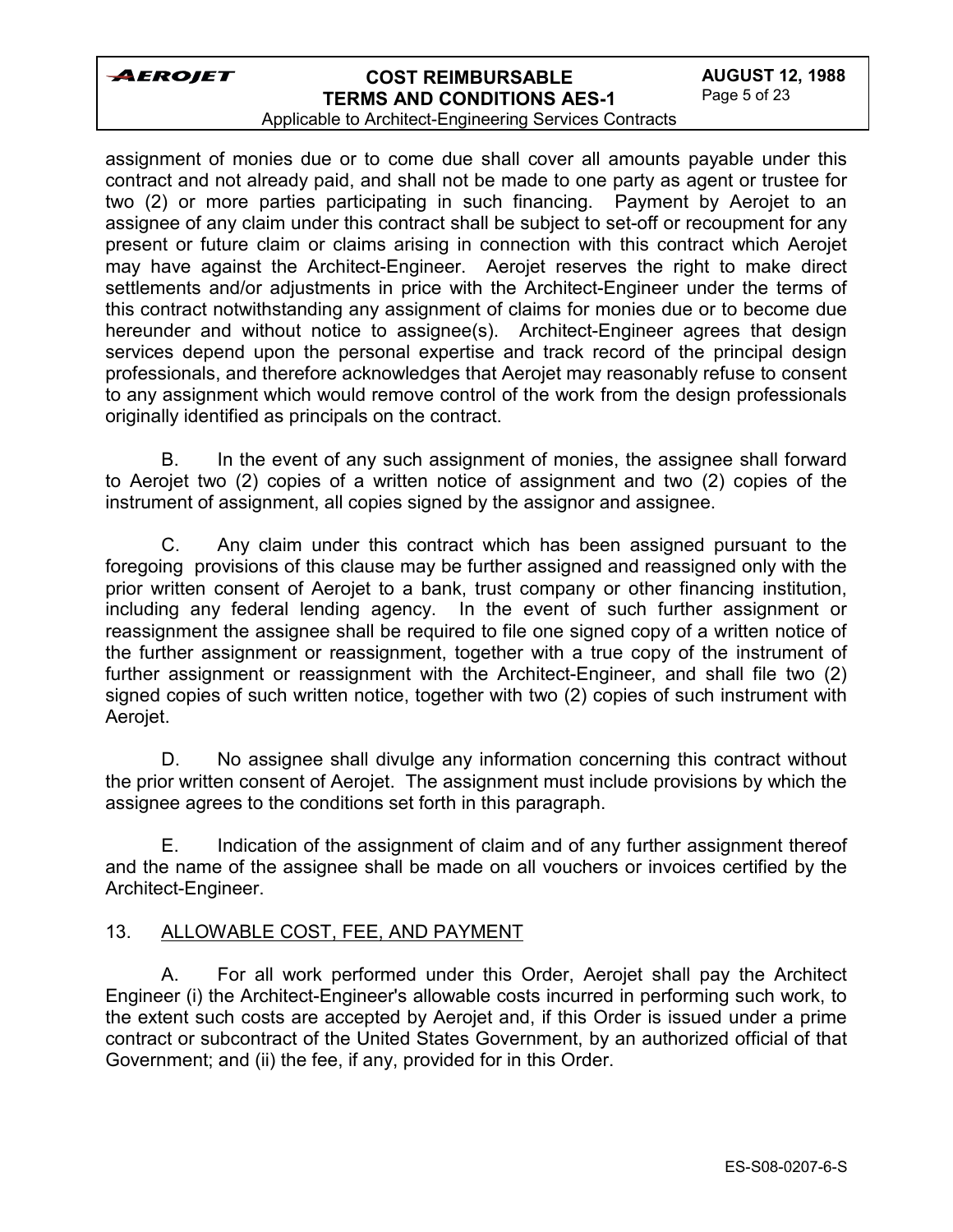# **COST REIMBURSABLE TERMS AND CONDITIONS AES-1**

#### Applicable to Architect-Engineering Services Contracts

B. The costs of the Architect-Engineer shall, for all purposes of this Order, be determined pursuant to the terms of this Order and Part 31 of the Federal Acquisition Regulation ("FAR," Title 48 Code of Federal Regulations) as in effect on the date this Order was issued by Aerojet. The costs determined in accordance with the preceding sentence are referred to below as "allowable costs."

C. (1) Except as provided in subparagraph C(2) below, with respect to pension, deferred profit sharing, and employee stock ownership plan contributions, the term "costs" that may be reimbursed to the Architect-Engineer includes only:

- (a) Those recorded costs that, at the time of the request for reimbursement, the Architect-Engineer has paid by cash, check, or other form of actual payment for items or services purchased directly for this Order.
- (b) When the Architect-Engineer is not delinquent in paying costs of contract performance in the ordinary course of business, costs incurred, but not necessarily paid, for -
	- (i) Materials issued from the Architect-Engineer's inventory and placed in the production process for use on this Order;
	- (ii) Direct labor;
	- (iii) Direct travel;
	- (iv) Other direct in-house costs; and
	- (v) Properly allocable and allowable indirect costs, as shown in the records maintained by the Architect-Engineer in accordance with this Order.
- (c) The amount of progress payments that the Architect-Engineer has paid its subcontractors under standards conforming to this Order.
- (2) The Architect-Engineer's contributions to any pension, profit-sharing or employee stock ownership plan funds that are paid quarterly or more often may be included in indirect costs for payment purposes; provided that the Architect-Engineer pays the contribution to the fund within 30 days after the close of the period covered. Payments made 30 days or more after the close of a period shall not be included until the Architect-Engineer actually makes the payment. Accrued costs for such contributions that are paid less often than quarterly shall be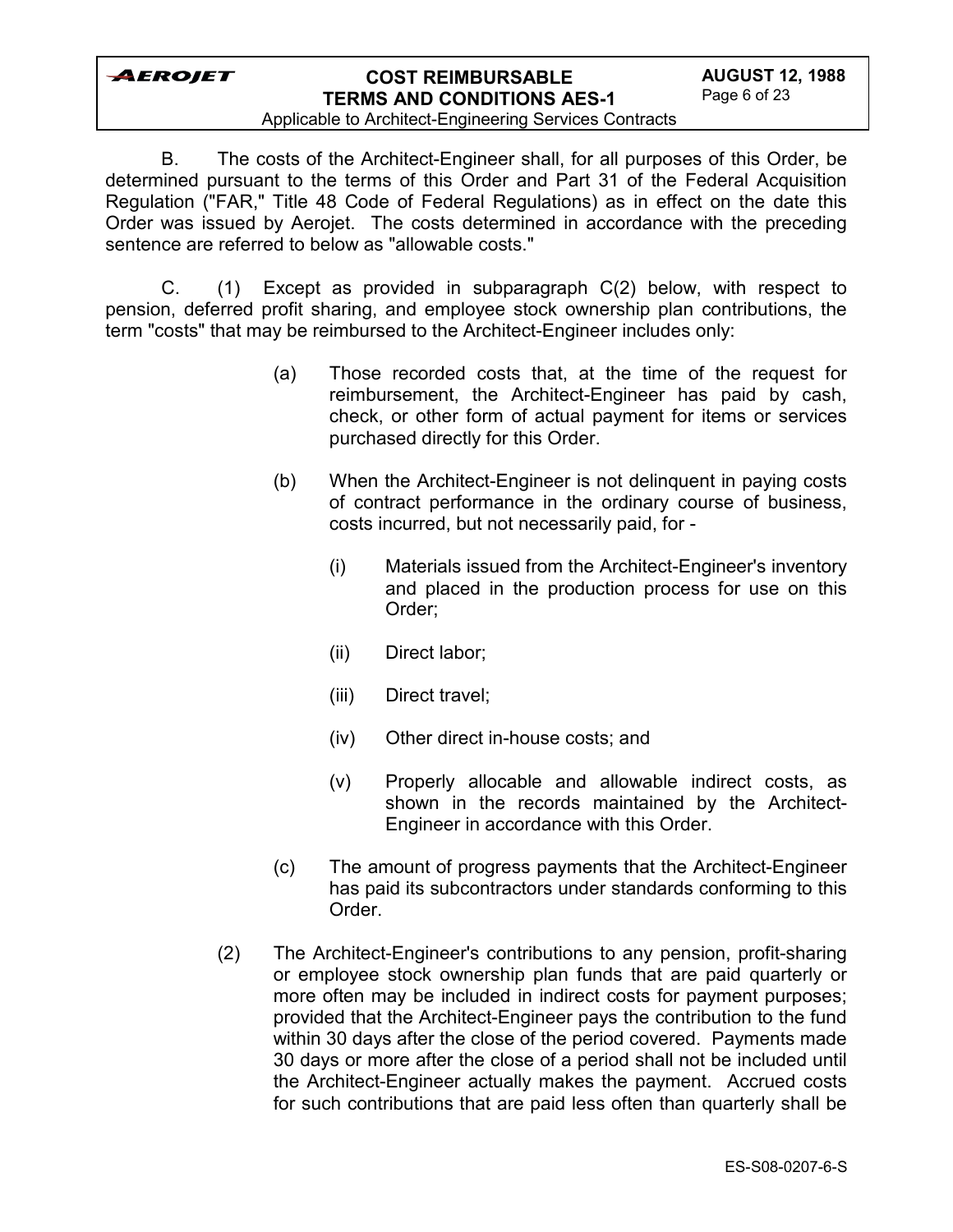

Applicable to Architect-Engineering Services Contracts

excluded from indirect costs for payment purposes until the Architect-Engineer actually makes the payment.

(3) Final annual indirect cost rates and the appropriate bases shall be determined in accordance with Subpart 42.7 of the Federal Acquisition Regulation in effect at the start of the period covered by the indirect cost rate proposal of the Architect-Engineer. The final annual indirect cost rate approved for the Architect-Engineer by the cognizant official of the United States Government for billings to that Government shall be used for this Order, except as follows. Until final annual indirect cost rates are established for any period, Aerojet shall reimburse the Architect-Engineer at billing rates determined by Aerojet; to assist Aerojet in setting such rates, the Architect-Engineer shall furnish Aerojet with full details about provisional and final billing rates that the cognizant official of the United States Government has authorized be paid by the Government to the Architect-Engineer. The billing rates shall be no higher than the anticipated final rates payable under this Order, and may be prospectively or retroactively revised by mutual agreement, at either party's request. Or unilaterally by Aerojet, to prevent substantial underpayment or overpayment.

D. Once each month (or more frequently, if approved in writing by Aerojet), the Architect-Engineer may submit to Aerojet an invoice covering (i) costs incurred by the Architect-Engineer in the performance of this Order and claimed to constitute allowable cost and (ii) any fee the Architect-Engineer is authorized by this order to include in such invoice. Each invoice shall contain such information and be supported by such details and documents as Aerojet may reasonably prescribe and shall be subject to the requirements of the Clause below entitled the Architect-Engineer's Invoices and Claims.

E. Within a reasonable time Aerojet shall pay the Architect-Engineer on each invoice the allowable costs determined in accordance with this Order. Payment of the fee, if any, shall be made to the Architect-Engineer in the manner stated on the face of this Order; if there is no such statement, the Architect-Engineer may include in each invoice a percentage of the total fee payable under this Order equaling the percentage of work the Architect-Engineer has completed bears to the total work contemplated by this Order, adjusted to reflect prior fee payment. Notwithstanding the preceding sentence, after payment of eighty-five percent (85% of the fee set forth in this Order, Aerojet may withhold further payment of fee until a reserve shall have been created in an amount that Aerojet considers necessary to protect Aerojet's interests, but such reserve may not exceed fifteen percent (15%) of the total fee (or, if the fee is not fixed, of Aerojet's reasonable estimate thereof), or \$100,000, whichever is less. If this Order does not provide for the payment of fee, Aerojet may, after payment of eighty percent (80%) of the Estimated Cost of this Order, withhold payments to the Architect-Engineer until Aerojet has created a reserve of the lesser of two percent (2%) of such Estimated Cost or \$100,000.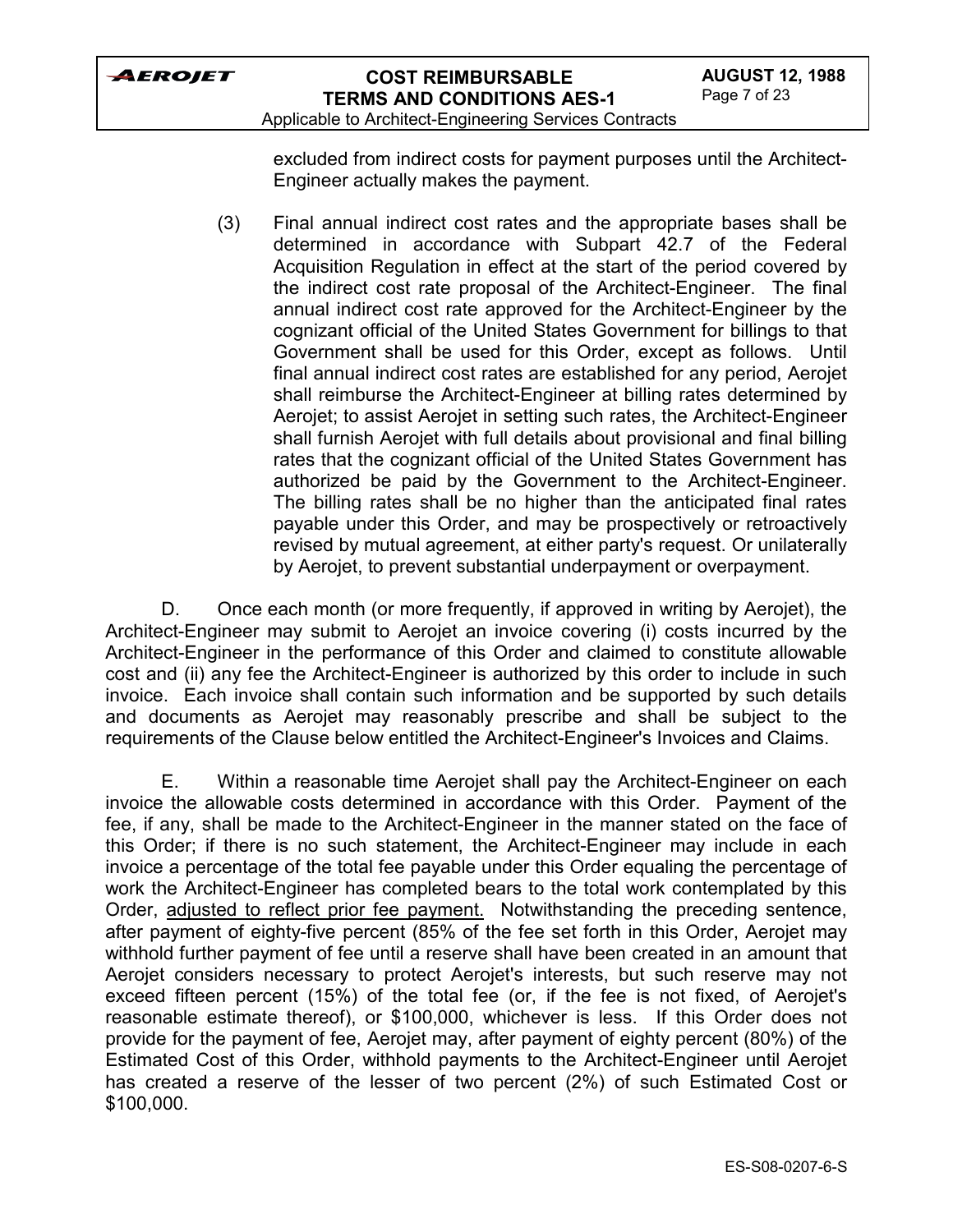

Applicable to Architect-Engineering Services Contracts

F. The Architect-Engineer shall maintain an accounting system adequate to provide full and detailed books and records sufficient to support all amounts claimed as allowable costs under this Order and to prove compliance with all cost accounting requirements of this Order. The Architect-Engineer shall maintain those records for the longer of (a) five years after final payment by Aerojet under this Order or (b) the retention period established by any applicable statute or regulation. At any time, including after final payment, Aerojet (or an authorized representative of the United States Government if this Order is issued under a prime contract or subcontract of that Government) may audit any invoice submitted by the Architect-Engineer, and may review all books and records that this Clause requires or that bear on the costs covered by such invoice.

G. Aerojet may withhold from any payment to the Architect-Engineer any amounts that are determined by Aerojet (or by the United States Government, if this Order is issued under any prime contract of that Government) to be for costs or fee not allowable under this Order. Upon request by Aerojet, the Architect-Engineer shall repay to Aerojet any amounts so determined not to be allowable. However, to the extent to which the amount so disallowed is the result of work authorized by Aerojet, but not by the Government, the Architect-Engineer shall not be required to repay to Aerojet the costs that are otherwise reimbursable under this Order, but were disallowed by the Government.

H. After receiving and approving the invoice designated by the Architect-Engineer as the "completion invoice" and after full performance of this Contract (including, without limitation, the provisions related to patents), Aerojet shall pay the Architect-Engineer any balance of allowable cost, and any part of the fee not earlier paid. The Architect-Engineer shall submit such "completion invoice" promptly following completion of the work under this Order and in any event not later than six months after such completion. Prior to or with submission of such "completion invoice," the Architect-Engineer shall furnish Aerojet in writing:

- (1) An assignment to Aerojet or Aerojet's customer, in form and substance satisfactory to Aerojet, of refunds, rebates, credits, or other amounts (including interest, if any) that are allocable to costs for which the Architect-Engineer has been reimbursed by Aerojet under this Order.
- (2) A release discharging Aerojet, its officers, agents, and employees from all liabilities, obligations, and claims arising out of or under this Order, subject only to the following exceptions:
	- (a) Specified claims in stated amounts or in estimated amounts where the amounts are not susceptible of exact statement by the Architect-Engineer.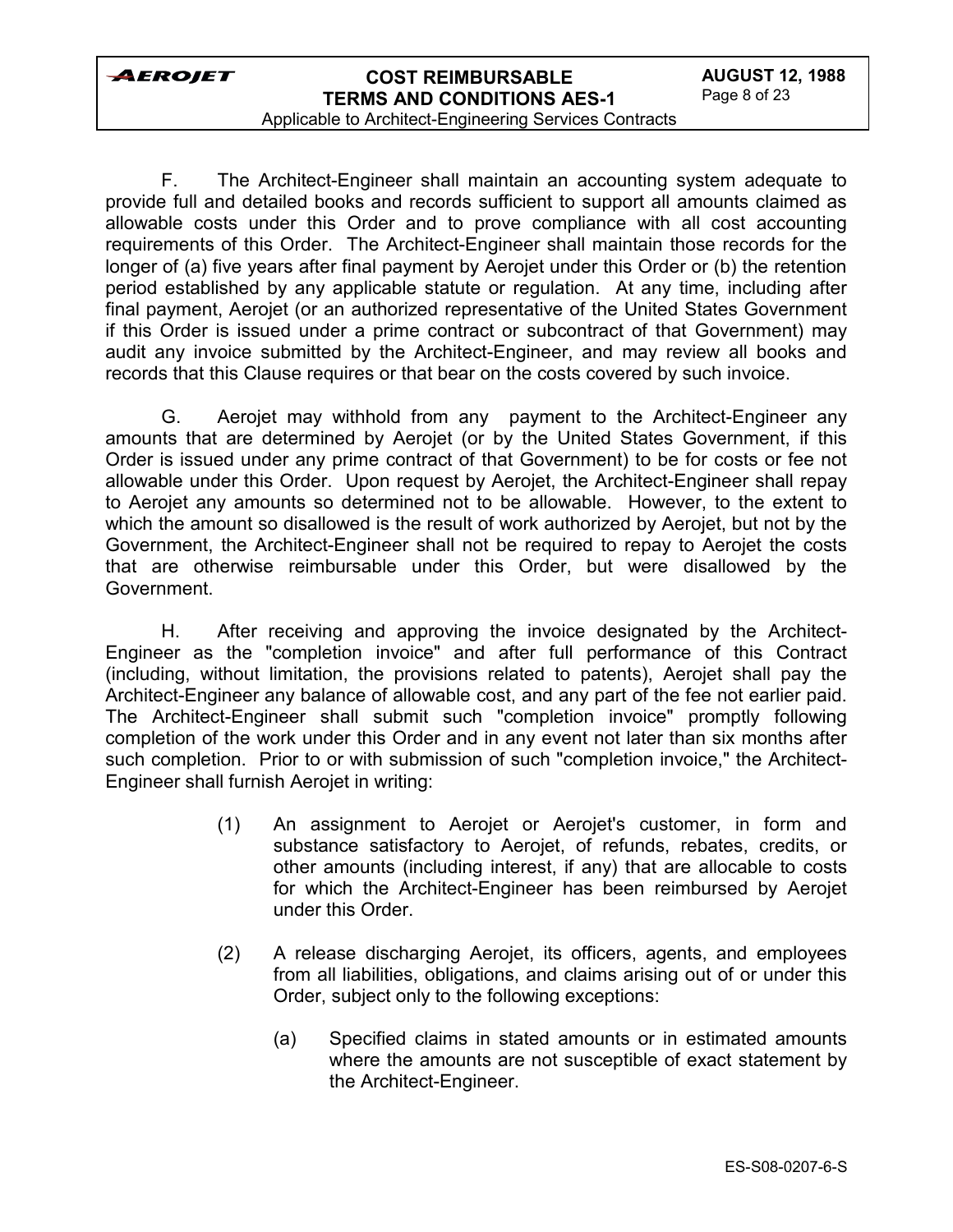## **COST REIMBURSABLE TERMS AND CONDITIONS AES-1**

Applicable to Architect-Engineering Services Contracts

- (b) Claims, together with reasonable expenses incidental thereto, based upon liabilities of the Architect-Engineer to third parties arising out of the performance of this Order, which claims are not known to the Architect-Engineer by the date of the execution of the release. The Architect-Engineer must give notice of such claims in writing to Aerojet not more than four years after the release date or notice of final payment date, whichever is earlier.
- (c) Claims for reimbursement of costs (other than expenses of the Architect-Engineer by reason of any indemnification of Aerojet or Aerojet's customer against liability for patent, trademark, or copyright infringement), including reasonable expenses incidental thereto, incurred by the Architect-Engineer under the provisions of this Order.

I. The Architect-Engineer shall promptly pay to Aerojet the amount of any refunds, rebates, credits or other amounts (including any interest received by Aerojet thereon), accruing to or received by the Architect-Engineer to the extent they are properly allocable to costs for which the Architect-Engineer has been reimbursed by Aerojet under this Order. Reasonable expenses incurred by the Architect-Engineer for the purpose of securing such refunds, rebates, credits, or other amounts shall be deemed to be allowable costs under this Order when approved by the Aerojet.

J. Any statement in specifications or other document, other than these Standard Terms and Conditions and the Schedule of this Order, about the performance or furnishing of materials at the Architect-Engineer's expense or at no cost to Aerojet shall not be read as meaning that the Architect-Engineer is not entitled to reimbursement under this Clause, unless this Order, in a provision expressly referring to this Clause, states that the Architect-Engineer will not be reimbursed.

- 14. LIMITATIONS OF COST OR FUNDS
	- A. If this Order is fully funded, paragraphs A(1) through A(7) apply:
		- (1) The parties estimate that performance of this Order, exclusive of any fee, will not cost Aerojet more than the Estimated Cost set out in this Order. The Architect-Engineer shall use its best efforts to perform all of its obligations under this Order within the Estimated Cost.
		- (2) The Architect-Engineer shall promptly notify Aerojet in writing if at any time the Architect-Engineer has reason to believe (a) that the costs of performing this Order may exceed 75% of the Estimated cost within the next sixty days, or (b) that the total cost, exclusive of any fee, for performing this Order will be either greater or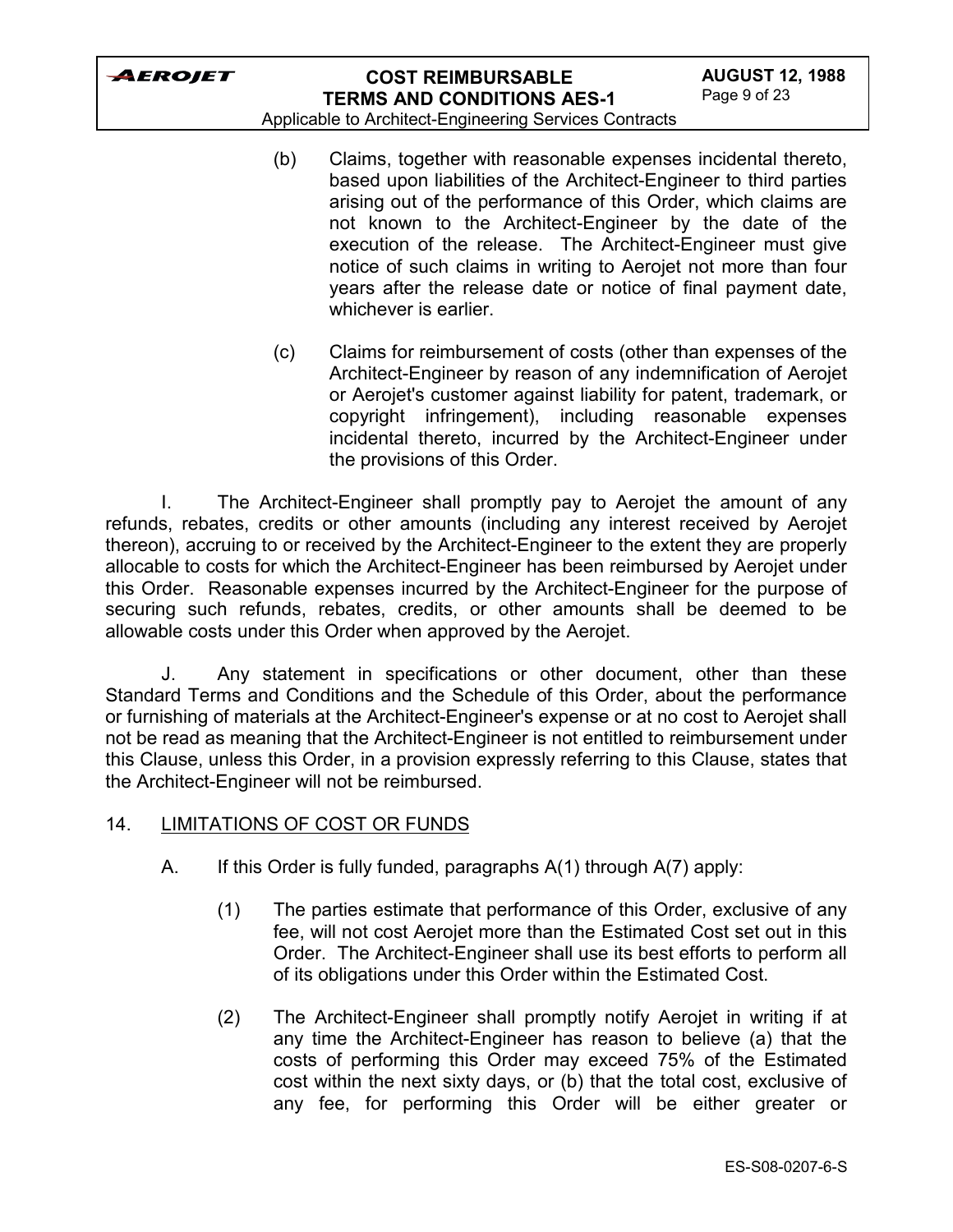Applicable to Architect-Engineering Services Contracts

substantially less than the Estimated Cost. As part of such notification, the Architect-Engineer shall provide a revised estimate of the total costs of performing this Order.

- (3) Except as required by some other provision of this Order, specifically citing and stated to be an exception to this Clause, (i) Aerojet shall not be obligated to reimburse the Architect-Engineer for costs exceeding the Estimated cost of this Order, and (ii) the Architect-Engineer shall have no obligation to continue performance or incur costs under this Order (including actions under the Clause entitled "Termination") in excess of the Estimated cost unless Aerojet notifies the Architect-Engineer in writing that the Estimated Cost has been increased and provides a revised Estimated Cost.
- (4) No notice, communication or representation in any form other than that specified in paragraph A(3) above, or signed by anyone other than the representative of Aerojet's procurement department responsible for administration of this Order, shall alter this Order's Estimated Cost. Absent such notice, Aerojet is not obligated to reimburse the Architect-Engineer for any costs in excess of the Estimated Cost.
- (5) If the Estimated cost is increased, any costs the Architect-Engineer incurs before the increase that exceed the previously Estimated cost shall be allowable to the same extent as if incurred afterward, unless Aerojet issues a notice directing that the increase is solely to cover termination or other specified expenses.
- (6) A change Order (or any other action treated as a Change Order) shall not be considered an authorization to exceed the Estimated cost except to the extent that is explicitly states that the Estimated Cost is increased.
- (7) Nothing in this Clause shall affect the right of Aerojet to terminate this Order. If this Order is Terminated or the Estimated cost is not increased, the Architect-Engineer and Aerojet shall negotiate an equitable distribution of all property produced or purchased under the Order, based upon the share of costs incurred by each. Absent agreement, Aerojet may unilaterally determine such an equitable distribution. The Architect-Engineer shall have, as to such a determination; the rights set out in the Clause entitled Disputes.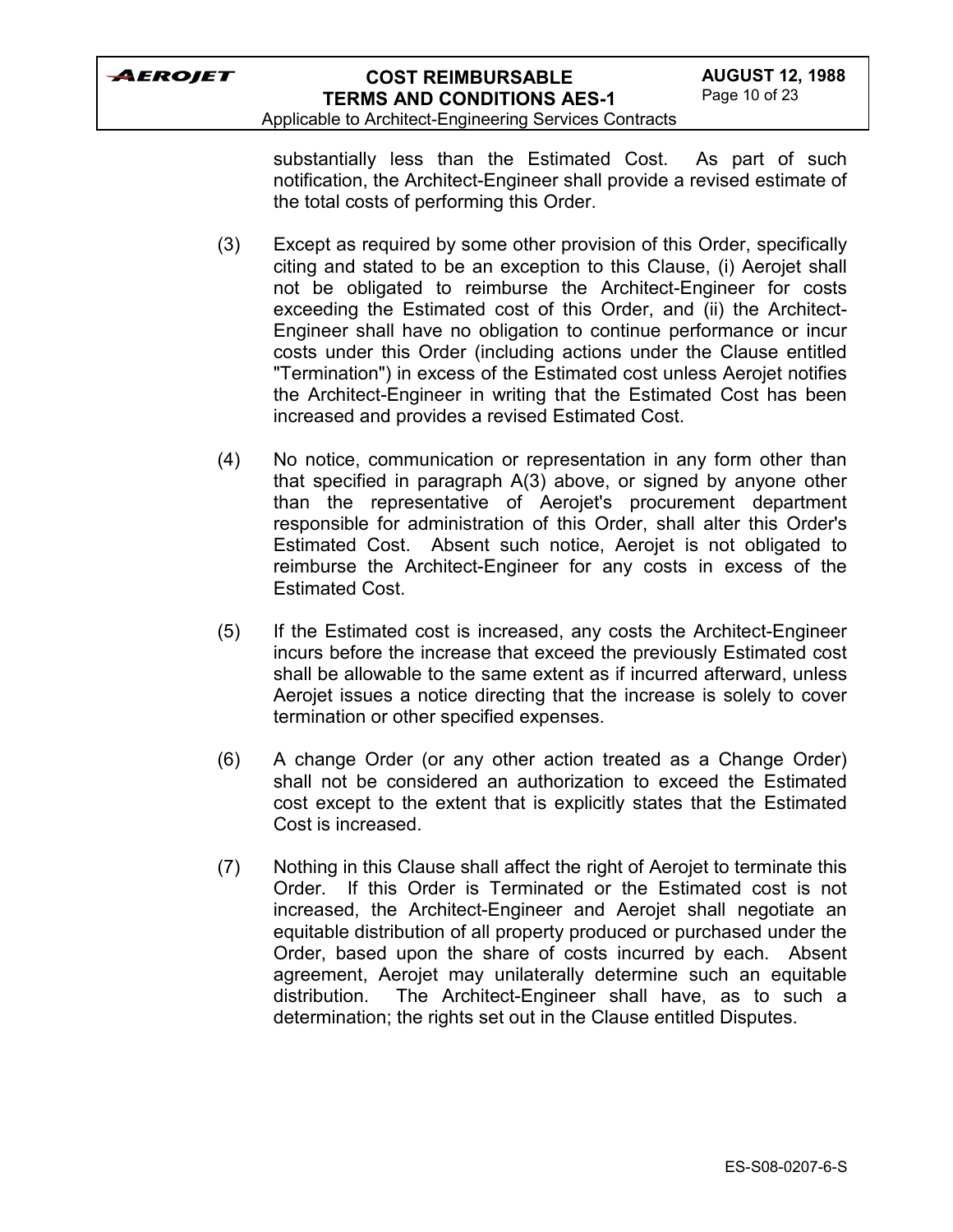Applicable to Architect-Engineering Services Contracts

- B. If this Order is incrementally funded, paragraphs B(1) through B(12) apply:
	- (1) The parties estimate that performance of this Order will not cost Aerojet more than the Estimated Cost set out in this Order. The Architect-Engineer shall use its best efforts to perform all of its obligations under this order within the Estimated Cost.
	- (2) This Order specifies the amount presently available for payment by Aerojet and funded for this Order, the items covered, and the period of performance. The parties contemplate that Aerojet will fund additional sums incrementally for this Order up to the Estimated Cost set out in this Order, exclusive of any fee. The Architect-Engineer agrees to perform work on this Order up to the point at which the total amount paid and payable by Aerojet under this Order approximates but does not exceed the total amount actually funded by Aerojet for this Order.
	- (3) The Architect-Engineer shall notify Aerojet in writing whenever the Architect-Engineer has reason to believe that the costs that the Architect-Engineer expects to incur under this Order in the next 90 days, when added to all costs previously incurred, will exceed 75% of the total amount funded for this Order by Aerojet. The notice shall state the estimated amount of additional funds required to continue performance for the period specified on the face of this Order.
	- (4) At least 90 days before the end of the period specified on the face of this Order, the Architect-Engineer shall notify Aerojet in writing of the estimated amount of additional funds, if any, required to continue timely performance, or for any further period specified in this Order or otherwise agreed upon, and when the funds will be required.
	- (5) If, after notification by the Architect-Engineer, Aerojet does not fund additional sums by the end of the period specified on the face of this Order, or another agreed-upon date, Aerojet will, upon the Architect's written request, terminate this Order as of that date in accordance with the provisions of the Clause entitled Termination.
	- (6) Except as required by some other provision of this Order, specifically citing and stated to be an exception to this Clause, (i) Aerojet shall not be obligated to reimburse the Architect-Engineer for costs exceeding the total amount funded by Aerojet for this Order; and (ii) the Architect-Engineer shall have no obligation to continue performance or to incur costs under this Order (including actions under the Clause entitled "Termination") in excess of the amount funded for this Order by Aerojet unless Aerojet notifies the Architect-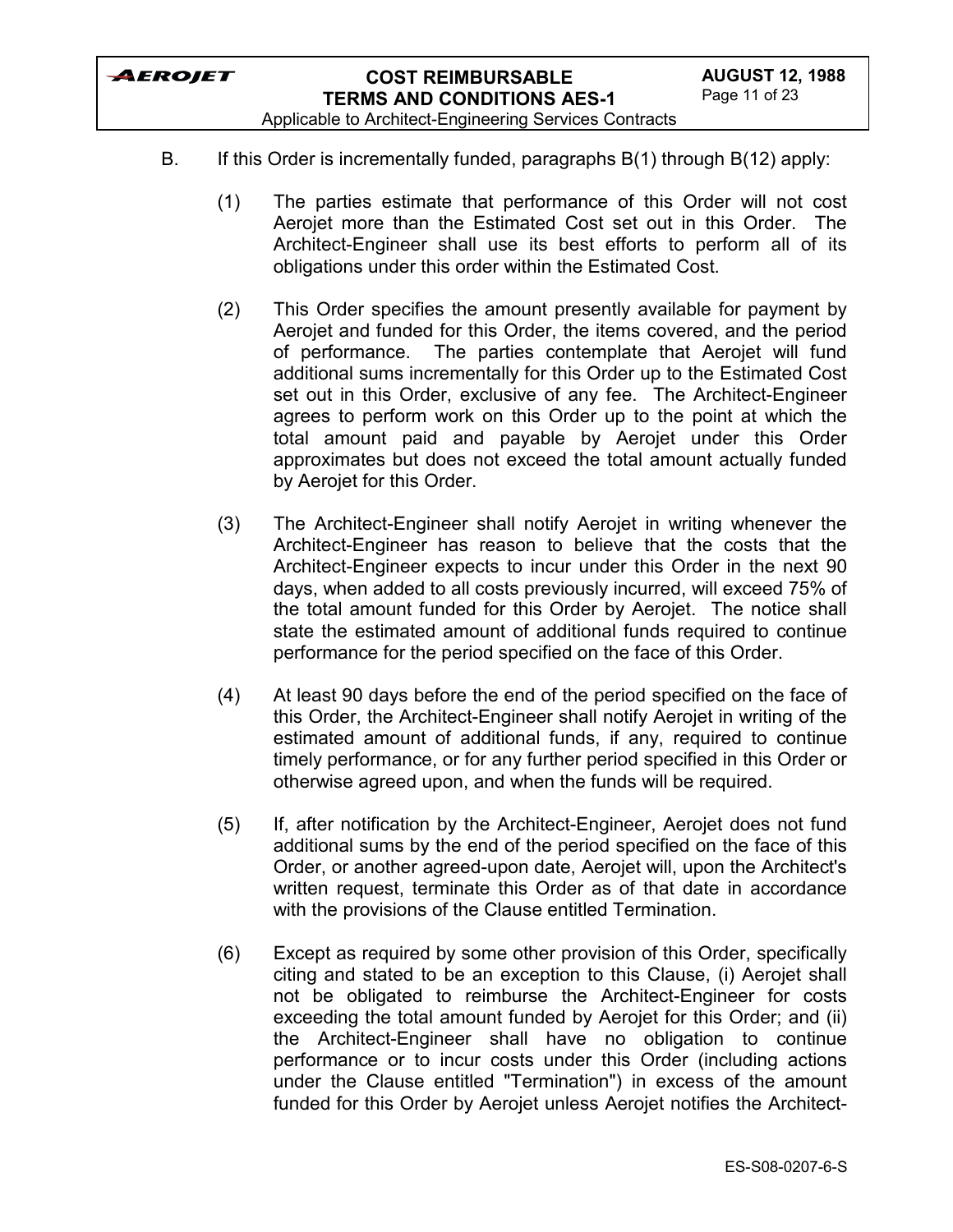Applicable to Architect-Engineering Services Contracts

Engineer in writing that the amount funded by Aerojet has been increased and specifies an increased amount, which shall then constitute the total amount funded by Aerojet for this Order.

- (7) If Aerojet funds an amount exceeding the Estimated Cost, the latter shall be increased to the total of the amount funded by Aerojet.
- (8) No notice, communication or representation in any form other than that specified in paragraph B(6) above, or signed by anyone other than the representative of Aerojet's purchasing organization responsible for administration of this Order, shall alter the amount funded to this Order or this Order's Estimated Cost. Absent such notice, Aerojet is not obligated to reimburse the Architect-Engineer for any costs in excess of the amount funded to this Order or the Estimated Cost, whether such costs are incurred for performance of this Order or as a result of termination.
- (9) When and to the extent that the amount allotted by Aerojet to this Order is increased, any costs the Architect-Engineer incurs before the increase that exceed the amount previously funded by Aerojet, shall be allowable to the same extent as if incurred afterward, unless Aerojet issues a notice directing that the increase is solely to cover termination or other specified expenses.
- (10) A Change Order (or any other action treated as a Change Order) shall not be considered an authorization to exceed the amount funded or the Estimated Cost except to the extent that it explicitly states that either or both such figures are increased.
- (11) Nothing in this Clause shall affect the right of Aerojet to terminate this Order. If this order is terminated or the Estimated Cost is not increased, the Architect-Engineer and Aerojet shall negotiate an equitable distribution of all property produced or purchased under the Order, based upon the share of costs incurred by each. Absent agreement, Aerojet may unilaterally determine such an equitable distribution. The Architect-Engineer shall have, as to such a determination, the rights set out in the Clause entitled Disputes.
- (12) If Aerojet does not fund this Order in an amount sufficient to allow completion of the work, the Architect-Engineer is entitled to a percentage of the fee specified in this Order equaling the percentage that the work the Architect-Engineer has completed bears to the total work contemplated by this Order.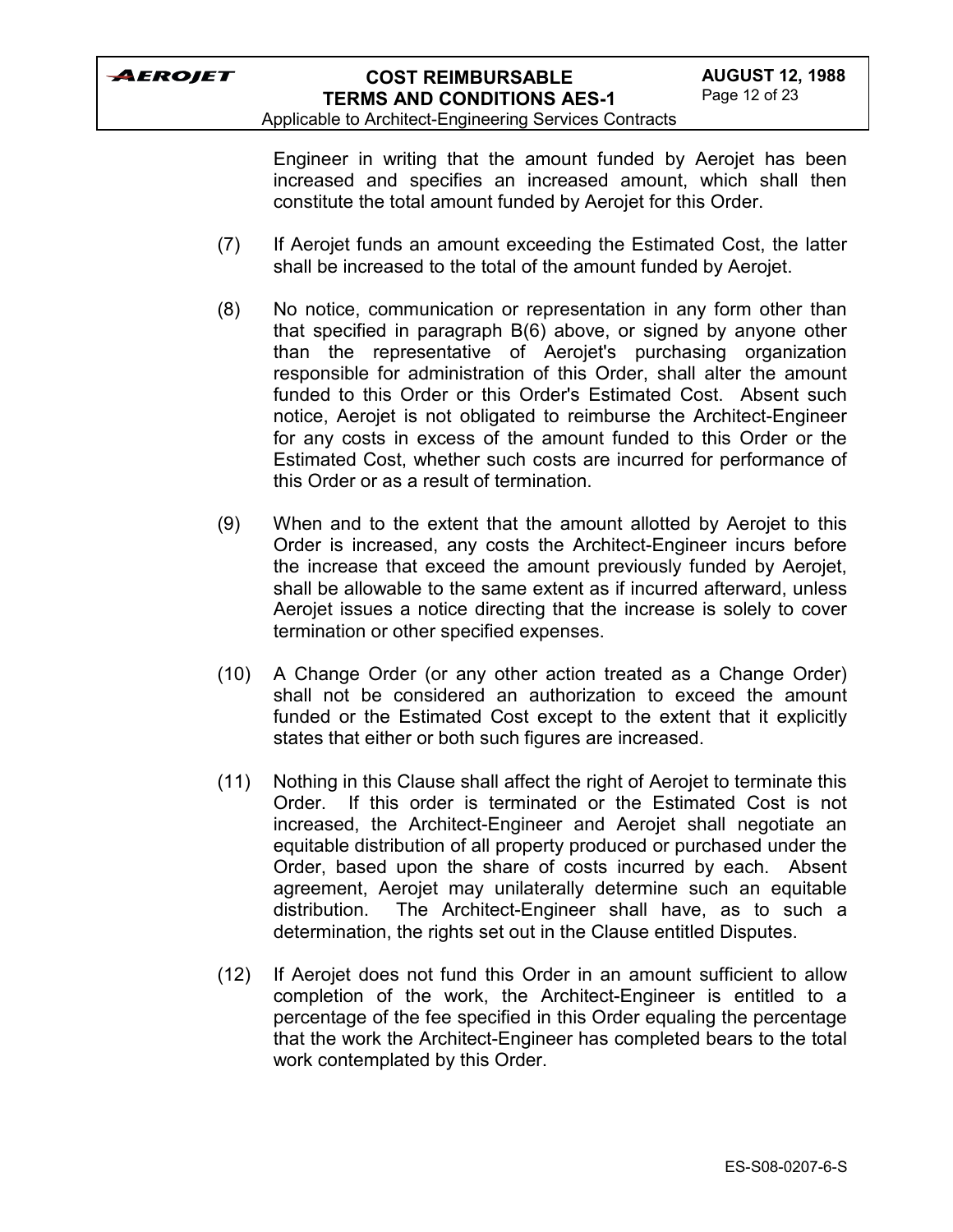

Applicable to Architect-Engineering Services Contracts

#### 15. AEROJET'S SECURITY INTEREST

Subject to any paramount interest that Aerojet's customer may have, the Architect-Engineer grants to Aerojet a security interest in all material, tooling, equipment, supplies, parts, fittings, accessories, renewals, and replacements the cost of which is in whole or part included on invoices submitted to Aerojet under this Order. The Architect-Engineer may not permit any other security interest inconsistent with the foregoing. Aerojet may file such documents as Aerojet deems necessary to protect its security interest. The Architect-Engineer hereby grants Aerojet an irrevocable power of attorney to execute any such documents on behalf of the Architect-Engineer.

#### 16. OVERTIME PREMIUMS

A. Allowable cost under the Clause entitled Allowable Cost, Fee, and Payment, shall not include any amount for overtime premiums except as specified on the face of this Order or for work -

- (1) Necessary to cope with emergencies such as those resulting from accidents, natural disasters, breakdowns of production equipment, or unavoidable production bottlenecks of a sporadic nature;
- (2) By indirect labor employees such as those performing duties in connection with administration, protection, transportation, maintenance, standby plant protection, operation of utilities or accounting;
- (3) To perform tests, industrial processes, laboratory procedures, loading or unloading of transportation conveyances, and operations in flight or afloat that are continuous in nature and cannot reasonably be interrupted or completed otherwise, or
- (4) That will result in lower overall cost to Aerojet.

B. Before performing any work involving overtime premiums, except as specified in paragraph A, the Architect-Engineer shall request Aerojet's written permission. The Architect-Engineer's request shall be in writing and shall -

- (1) Identify the work unit, e.g., department or section, in which the requested overtime will be used, together with present workload, staffing, and other data of the affected unit sufficient to permit Aerojet to evaluate the necessity for the overtime.
- (2) Demonstrate the effect that denial of the request will have on the delivery or performance schedule of this Order;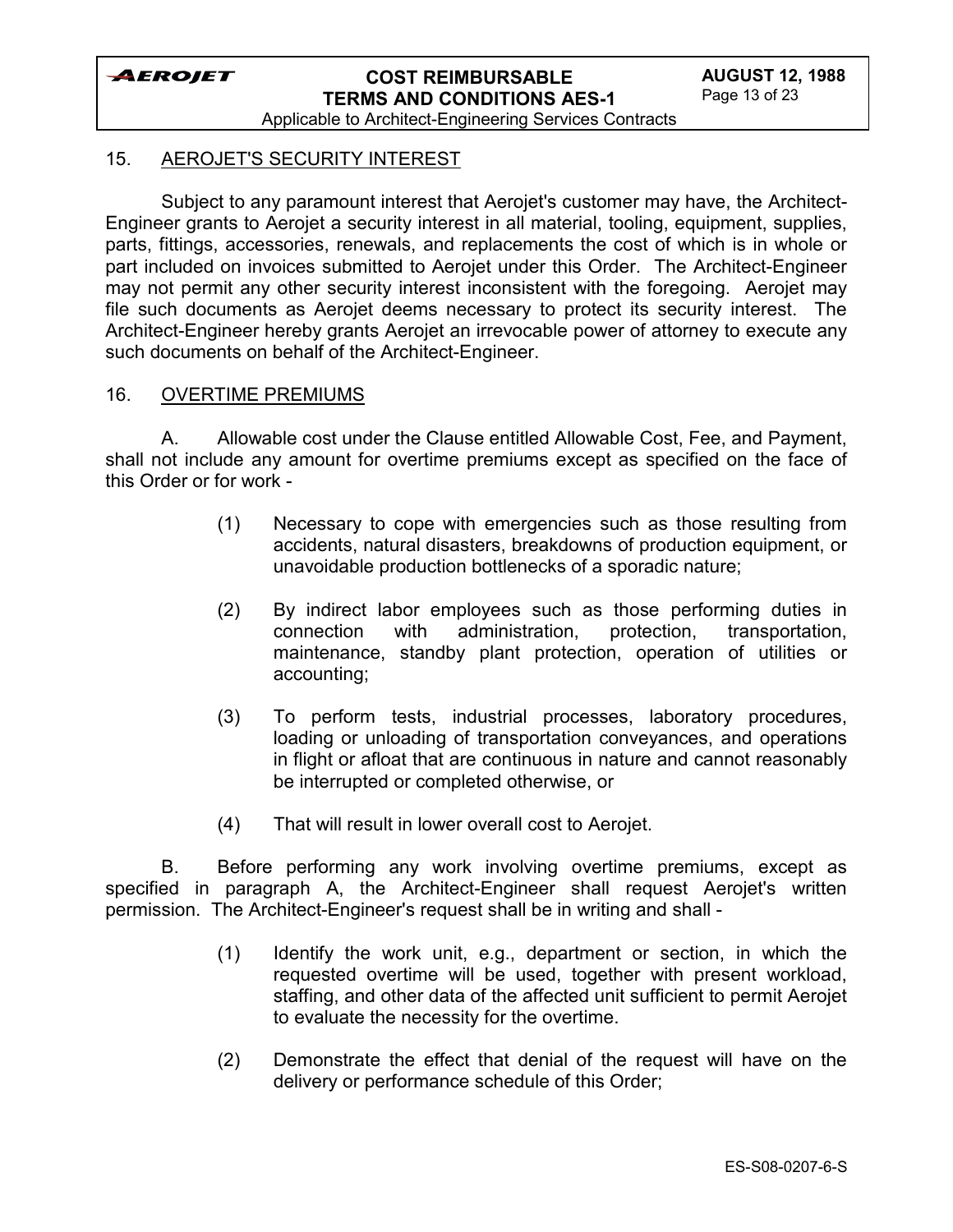

Applicable to Architect-Engineering Services Contracts

- (3) Identify the extent to which approval of overtime would affect the performance or payments in connection with other orders of Aerojet or Aerojet's customer, together with identification of each affected order; and
- (4) Provide reasons why the required work cannot be performed by multishift operations or by additional personnel.

### 17. TERMINATION

A. Aerojet may, by written notice to the Architect-Engineer, terminate this contract in whole or in part at any time, either for Aerojet's convenience or because of the failure of the Architect-Engineer to fulfill its contract obligations. Upon receipt of such notice, the Architect-Engineer shall (i) immediately discontinue all services affected (unless the notice directs otherwise), and (ii) deliver to Aerojet all data, drawings, specifications, reports, estimates, summaries, and such other information and materials as may have been accumulated by the Architect-Engineer in performing this contract, whether completed or in process.

B. If the termination is for the convenience of Aerojet, the Architect-Engineer shall be compensated for allowable cost of all services performed to the termination date, together with properly reimbursable expenses then due plus expenses directly attributable to termination for which the Architect-Engineer is not otherwise compensated. No amount shall be allowed for anticipated profit on unperformed services.

C. If the termination is due to the failure of the Architect-Engineer to fulfill its contract obligations, Aerojet may take over the work and prosecute the same to completion by contract or otherwise. In such case, the Architect-Engineer shall be liable to Aerojet for any additional cost occasioned to Aerojet thereby.

D. If, after notice of termination for failure to fulfill contract obligations, it is determined that the Architect-Engineer has not so failed, the termination shall be deemed to have been effected for the convenience of Aerojet. In such event, payment shall be made as provided in subparagraph B. Of this paragraph 14.

E. The rights and remedies of Aerojet provided in this clause are in addition to any other rights and remedies provided by law or under this contract.

### 18. SUSPENSION OF WORK

A. Aerojet may order the Architect-Engineer in writing to suspend all or any part of the work for such period of time as it may determine to be appropriate for the convenience of Aerojet.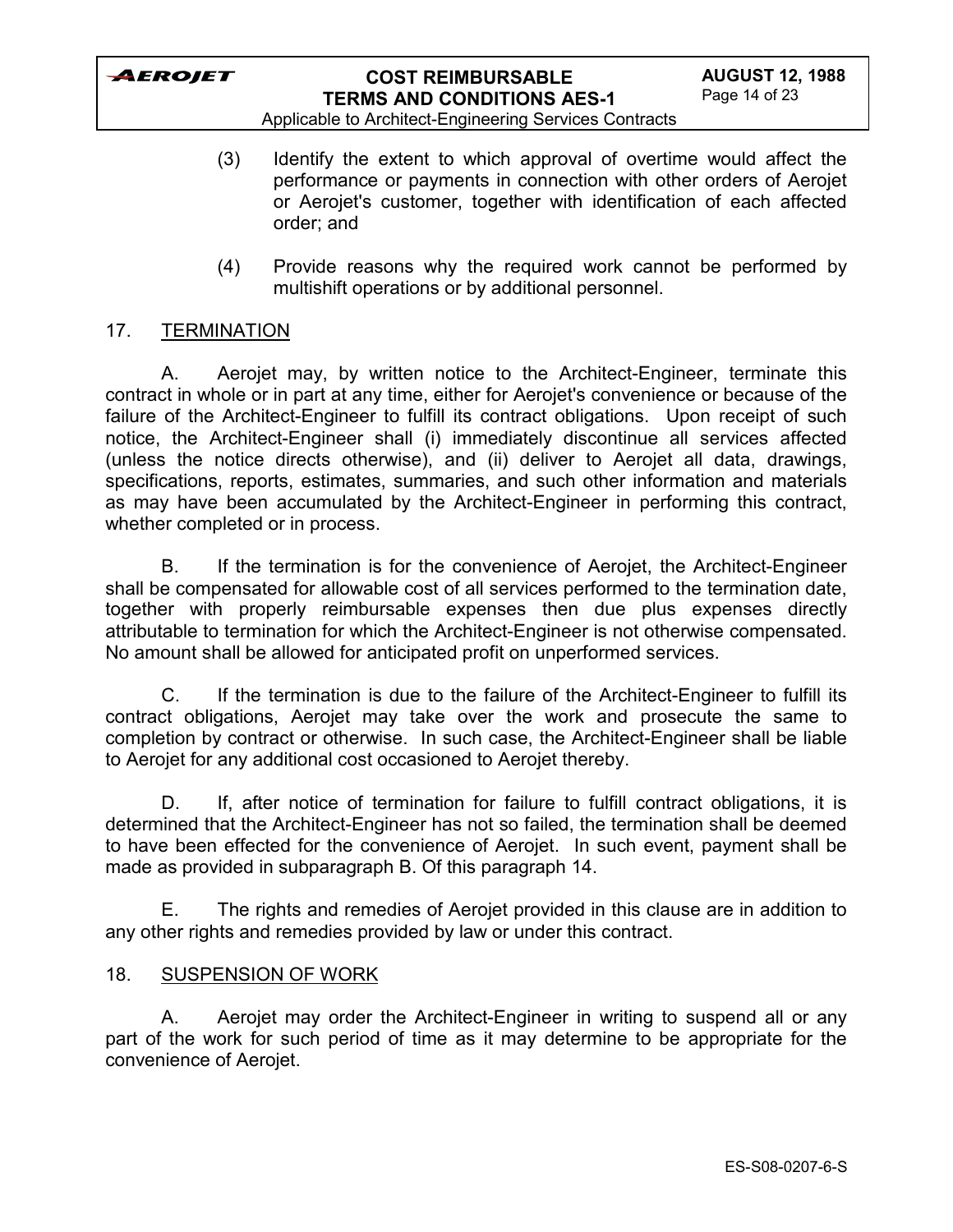# **COST REIMBURSABLE TERMS AND CONDITIONS AES-1**

#### Applicable to Architect-Engineering Services Contracts

B. If the performance of all or any part of the work is, for an unreasonable period of time, suspended or delayed by an act of Aerojet in the administration of this contract, or by its failure to act within a reasonable time), an adjustment shall be made for any increase in cost of performance of this contract (excluding profit) necessarily caused by such unreasonable suspension or delay, and the contract modified in writing accordingly. However, no adjustment shall be made under this paragraph for any suspension or delay to the extent (i) the performance would have been suspended or delayed by any other cause, including the fault or negligence of the Architect-Engineer or (ii) for which an equitable adjustment is provided for or excluded under any other provision of this contract.

C. No claim under this paragraph shall be allowed (i) for any costs incurred more than twenty (20) days before the Architect-Engineer shall have notified Aerojet in writing of the act or failure to act involved (but this requirement shall not apply as to a claim resulting from a suspension order), and (ii) unless the claim, in an amount stated, is asserted in writing as soon as practicable after the termination of such suspension or delay, but not later than the date of final payment. No part of any claim based on the provisions of this paragraph shall be allowed if not supported by adequate evidence showing that the cost would not have been incurred but for a delay within the provisions of this paragraph.

### 19. INDEMNIFICATION

A. The Architect-Engineer shall indemnify and save harmless Aerojet and its agents, representatives, shareholders, partners, and employees, and each of them, against and from:

- (1) Any and all claims, demands, causes of action, damages, costs, expenses, losses and liabilities, in law or in equity, of every kind or nature whatsoever, including, but not limited to, injury to or death of any person or persons and damage to or destruction of any property brought or instituted, as a result of the Architect-Engineer's negligence in connection with the Architect-Engineer's obligations hereunder, regardless of when such negligence may have been discovered or determined.
- (2) Any and all penalties threatened, sought or imposed on account of the violation of any law or regulation, compliance with which is assigned by law or by this Agreement to the Architect-Engineer.

B. The Architect-Engineer shall, except to the extent Aerojet shall be covered and compensated by insurance carried by the Architect-Engineer:

> (1) At the Architect-Engineer's own cost, expense and risk, defend all suits, actions or other legal or administrative proceedings, that may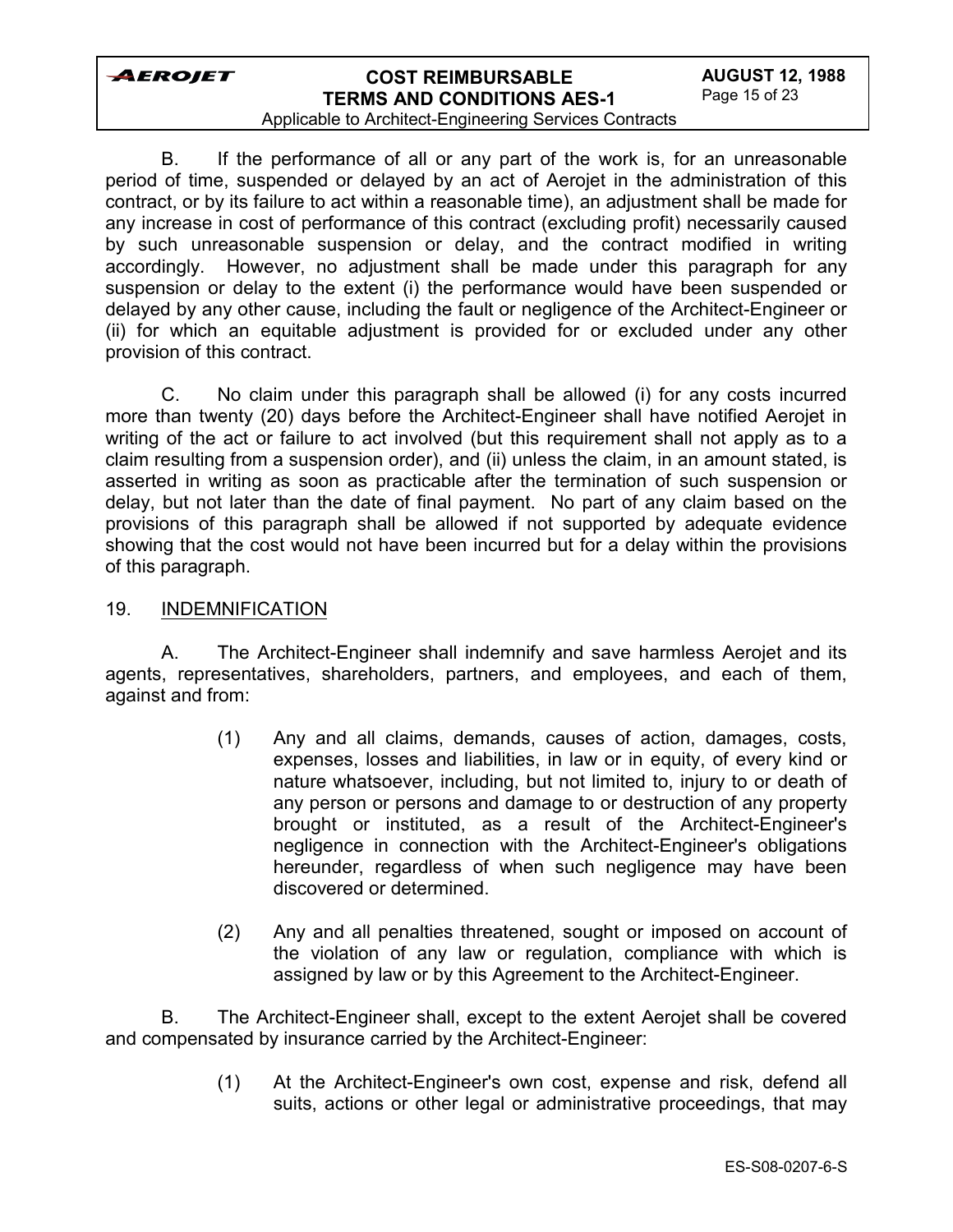

Applicable to Architect-Engineering Services Contracts

be brought or instituted against Aerojet, or Aerojet's agents, shareholders, representatives, partners or employees, or any of them, on account of any matter arising under or within Subsections (1) or (2) above.

- (2) Pay and/or satisfy any judgment or decree that may be rendered against Aerojet or Aerojet's agents, representatives, partners or employees, or any of them, in any such action or other legal or administrative proceeding, as a result of the Architect-Engineer's negligence in connection with the Architect-Engineer's obligations hereunder, regardless of when such negligence may have been discovered or determined for the cost of, or for any payment made by any of them with respect to, any repairs, alterations, corrections or other modifications to any of the work undertaken as a result of any demands, causes of action, lawsuits, other proceedings, or any other claims threatened, made or brought by Aerojet or any other person arising out of Architect-Engineer's obligations under this Agreement and resulting from the Architect-Engineer's negligence in performing those obligations, regardless of when such negligence may have been discovered or determined; and
- (3) Reimburse Aerojet and Aerojet's shareholders, partners, agents, employees, representatives, and any of them for any and all expenses, including but not limited to all legal expenses arising under or within the above acts or in connection with enforcing the indemnity granted in this paragraph 16.

### 20. ARCHITECT-ENGINEER'S LIABILITY INSURANCE

A. The Architect-Engineer shall purchase from and maintain in a company or companies lawfully authorized to do business in the jurisdiction in which the site is located such insurance as will protect the Architect-Engineer from claims set forth below which may arise out of or result from the Architect-Engineer's operations under the contract and for which the Architect-Engineer may be legally liable, whether such operations be by the Architect-Engineer or by a Subcontractor or by anyone directly or indirectly employed by any of them, or by anyone for whose acts any of them may be liable:

- (1) claims under workers' or workmen's compensation, disability benefit and other similar employee benefit acts which are applicable to the work to be performed;
- (2) claims for damages because of bodily injury, occupational sickness or disease, or death of the Architect-Engineer's employees;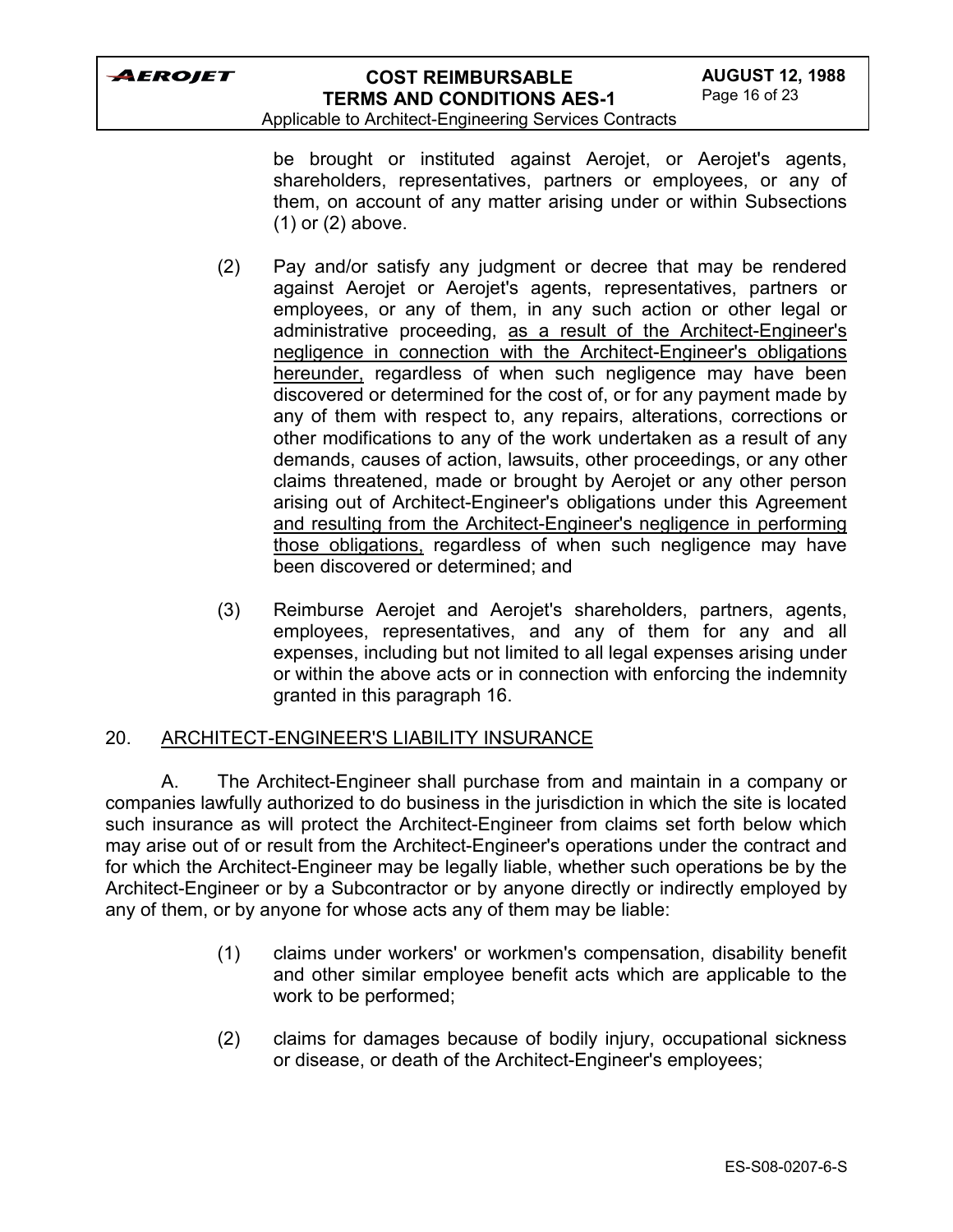

Applicable to Architect-Engineering Services Contracts

- (3) claims for damages because of bodily injury, sickness or disease, or death of any person other than the Architect-Engineer's employees;
- (4) claims for damages insured by usual personal injury liability coverage which are sustained (a) by a person as a result of an offense directly or indirectly related to employment of such person by the Architect-Engineer, or (b) by another person;
- (5) claims for damages, other than to the Work itself, because of injury to or destruction of tangible property, including loss of use resulting therefrom;
- (6) claims for damages because of bodily injury, death of a person or property damage arising out of ownership, maintenance or use of motor vehicle; and
- (7) claims involving contractual liability insurance applicable to the Architect-Engineer's obligations under this contract.

B. The insurance required by Subparagraph A. Shall be written for not less than limits of liability specified in the Contract Documents or required or required by law, whichever coverage is greater. Coverages, whether written on an occurrence or claims made basis, shall be maintained without interruption from date of commencement of the Work until date of final payment and termination of any coverage required to be maintained after final payment. The insurance shall meet the requirements of all applicable labor codes, acts, laws or statutes, Federal and State, in which the Architect-Engineer operates.

C. Certificates of Insurance acceptable to Aerojet shall be filed with Aerojet prior to commencement of the work. These Certificates and the insurance policies required by this paragraph 17.C shall contain a provision that coverages afforded under the policies will not be cancelled or allowed to expire until at least 30 days' prior written notice has been given to Aerojet. If any of the foregoing insurance coverages are required to remain in force after final payment and are reasonably available, an additional certificate evidencing continuation of such coverage shall be submitted with the final Application for Payment. Information concerning reduction of coverage shall be furnished by the Contractor with reasonable promptness in accordance with the Contractor's information and belief.

D. The Architect-Engineer shall similarly maintain a policy of professional liability insurance with limits no less than \$5,000,000, including coverage for contractual liability unless a lesser amount is specifically set forth on the face of this contract.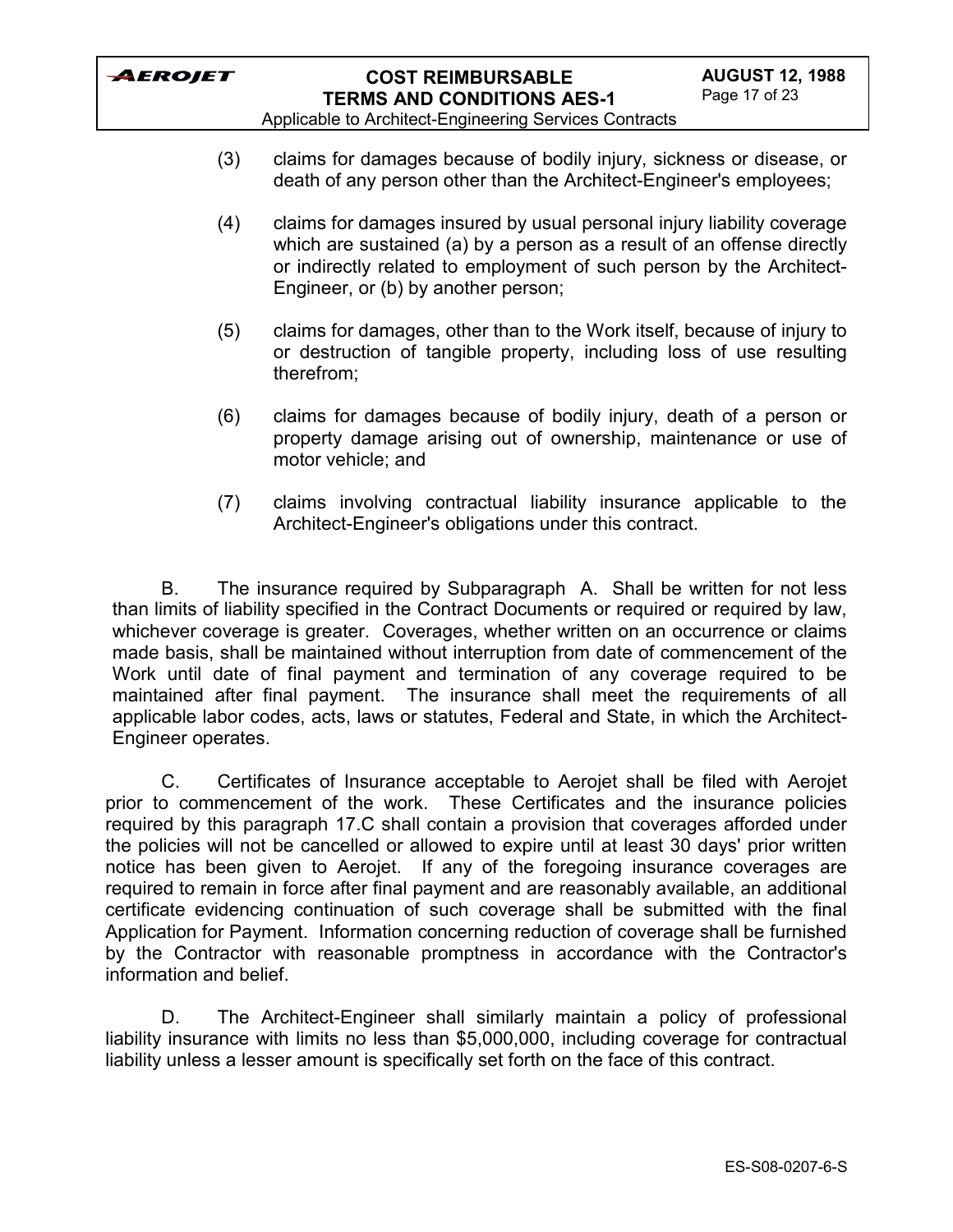# **COST REIMBURSABLE TERMS AND CONDITIONS AES-1**

### Applicable to Architect-Engineering Services Contracts

E. Insurance required hereunder shall include, by endorsement to the policy (ies) Aerojet as an additional insured insofar as work performed by the Architect-Engineer for Aerojet is concerned, contain a severability of interest clause, provide that Aerojet shall not by reason of its inclusion as an additional insured incur liability to the insurance carrier for payment of premium for such insurance, and provide a thirty (30) day written notice to Aerojet prior to cancellation, termination, alteration or material change of such insurance.

F. Evidence of coverage required hereunder shall state that coverage provided is primary and is not excess or contributing with any insurance or self-insurance maintained by Aerojet.

G. Upon request, the Architect-Engineer shall provide to Aerojet a copy of the original policy (ies) of insurance.

H. The Architect-Engineer shall furnish the required certificates and endorsements to Aerojet prior to commencing performance hereof.

I. All insurance certificates, endorsements, cancellations, terminations, alterations and material changes of such insurance shall be issued and submitted to the designated Aerojet Procurement Representative.

J. Aerojet shall have the right to require the Architect-Engineer to furnish bonds covering faithful performance of the Contract and payment of obligations arising thereunder as stipulated in bidding requirements or specifically required in the Contract Documents on the date of execution of the Contract.

Upon request of any person or entity appearing to be a potential beneficiary of bonds covering payment of obligations arising under the Contract, the Contractor shall promptly furnish a copy of the bonds or shall permit a copy to be made.

### 21. DISPUTES

A. Any dispute between Aerojet and the Architect-Engineer arising under, for alleged breach of, or in any other way related to, this Order shall, if not resolved by mutual agreement, be subject to resolution only as provided below.

B. Aerojet may pursue Aerojet's rights against the Architect-Engineer in any tribunal with jurisdiction.

C. The Architect-Engineer may pursue its rights against Aerojet only in a court of competent jurisdiction in the State of California and any such court action shall be subject to the following limitations. If Aerojet deems that any dispute arising under, for breach of, or in any other way related to, this Order may affect, or be connected with, any dispute between Aerojet and Aerojet's customer (including within that term, solely for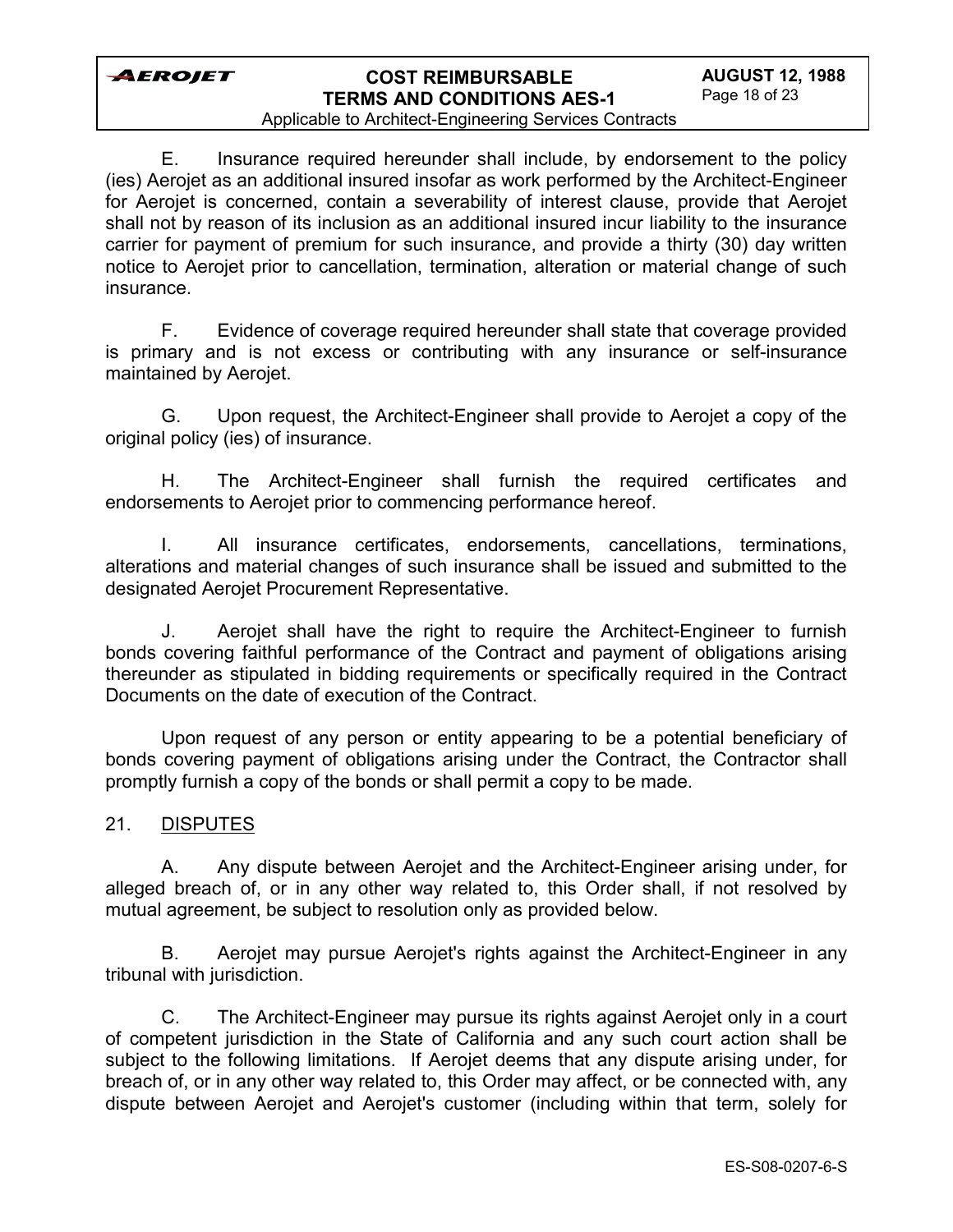#### Applicable to Architect-Engineering Services Contracts

purposes of this Clause, anyone with whom Aerojet has a dispute related in any way to this Order or the products or services procured under it), Aerojet may by written notice to the Architect-Engineer at any time before a final judgement invoke this paragraph C, and thereupon the Architect-Engineer's sole remedy shall be as stated in (1) through (4) below:

- (1) The Architect-Engineer shall fully cooperate at its own expense with Aerojet in any proceeding involving Aerojet's customer. When Aerojet so requests and authorizes the Architect-Engineer to proceed in Aerojet's name, the Architect-Engineer shall conduct the litigation at the Architect-Engineer's expense. In any other instance, with Aerojet's permission (which shall not be unreasonably denied but may be conditioned upon such terms as Aerojet deems appropriate), the Architect-Engineer may have its interest represented in any such proceeding, to the extent that the forum's procedures allow. The Architect-Engineer shall, however, hold Aerojet harmless against any adverse effects on Aerojet's interest that may be caused by having the Architect-Engineer's interests represented in such a proceeding. Subject to the foregoing, Aerojet shall cooperate with the Architect-Engineer in any such proceeding. Pending the conclusion of such proceeding, the Architect-Engineer may not pursue against Aerojet or Aerojet's customer any litigation that Aerojet states, in a written notice to the Architect-Engineer, involves one or more issues of law or fact in common with any dispute between Aerojet and Aerojet's customer. In consideration of Aerojet's promises under this Order, the Architect-Engineer hereby grants to Aerojet an irrevocable power of attorney to file papers on behalf of the Architect-Engineer for a stay or dismissal of any litigation designated by Aerojet in a notice under this paragraph (1). The Architect-Engineer and Aerojet shall treat as conclusive between them all portions of any decision in any such proceeding that Aerojet designates in a written determination communicated to the Architect-Engineer.
- (2) Upon final disposition of any dispute between Aerojet and Aerojet's customer covered by a notice issued by Aerojet under paragraph C of this Clause, the Architect-Engineer may proceed to seek resolution consistent with this Clause, of any issue as to which the disposition between Aerojet and Aerojet's customer is not conclusive upon the Architect-Engineer under the Clause.
- (3) Without the Architect-Engineer's consent, Aerojet shall not settle with Aerojet's customer in any manner that would be substantially adverse to the Architect-Engineer. The Architect-Engineer shall cooperate fully in assisting Aerojet to reach a settlement and shall not unreasonably withhold or condition consent to any proposed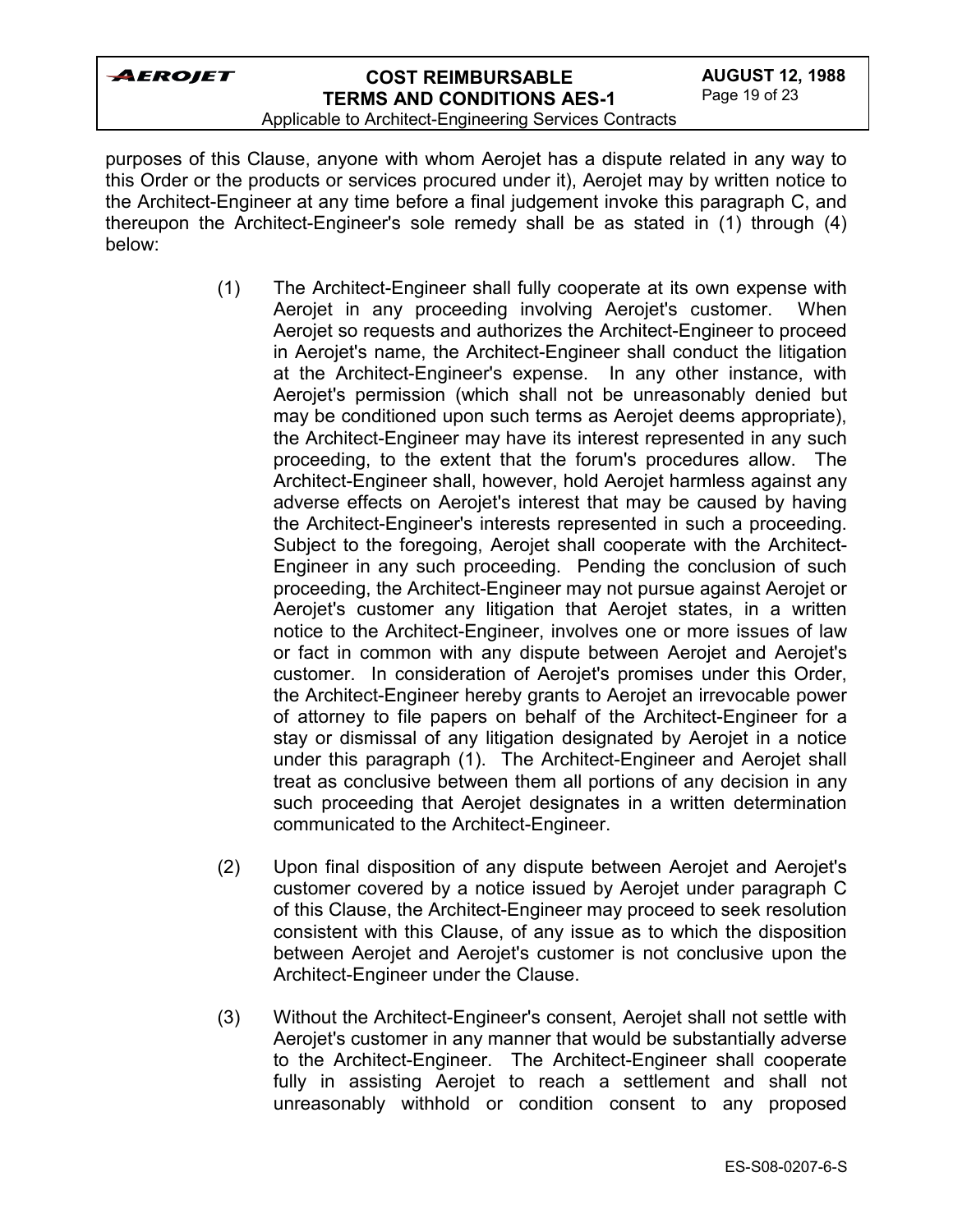Applicable to Architect-Engineering Services Contracts

settlement. The Architect-Engineer's sole remedy in the event Aerojet settles in violation of this paragraph (3) shall be to have its original dispute with Aerojet determinable in a court of competent jurisdiction in the State of California.

(4) To the extent to which the Architect-Engineer may have the right to litigate against Aerojet under paragraphs C(2) or (3) above, Aerojet will, to the extent appropriate, cooperate in seeking the lifting of any stay of litigation obtained under paragraph C(1) above; and the Architect-Engineer may refile against Aerojet any court action that had been earlier dismissed in implementation of Aerojet's rights under paragraph C(1) above. Provided that the Architect-Engineer refiles such litigation against Aerojet within forty-five (45) days after the Architect-Engineer knows or has reason to know that it may refile, Aerojet shall not assert action any statute of limitation that expired after such an action was dismissed in implementation of Aerojet's rights under paragraph C(1) above.

D. Except insofar as this Order expressly gives the Architect-Engineer greater rights against Aerojet than Aerojet has against its customer, the parties intend that parallel results be reached on any issue common to disputes between (i) The Architect-Engineer and Aerojet and (ii) Aerojet and its customer; the law applicable to this Order shall be that applicable between Aerojet and Aerojet's customer to the extent that will effectuate such intent. On any issue for which the choice of law is not determined by the immediately preceding sentence, the law applicable to the interpretation of this Order and the resolution of disputes between Aerojet and the Architect-Engineer in connection with this Order shall be the law of the State of California.

E. Pending resolution of any dispute with Aerojet, the Architect-Engineer shall proceed diligently to perform all of the duties that it would have, in the absence of the dispute, toward Aerojet.

F. Whenever a provision of this Order grants the Architect-Engineer a form of remedy, whether an "equitable adjustment" or otherwise, that shall be the exclusive form of remedy available to The Architect-Engineer, and the Architect-Engineer shall not have any other or broader right, including, but not limited to, one for "breach of contract."

### 22. COMPLIANCE WITH LOCAL, STATE AND FEDERAL LAW

In the performance of this contract, the Architect-Engineer agrees to comply with all applicable Local, State and Federal laws and executive orders and regulations issued pursuant thereto and agrees to indemnify Aerojet against any loss, cost, damage, or liability by reason of the Architect-Engineer's violation of this clause.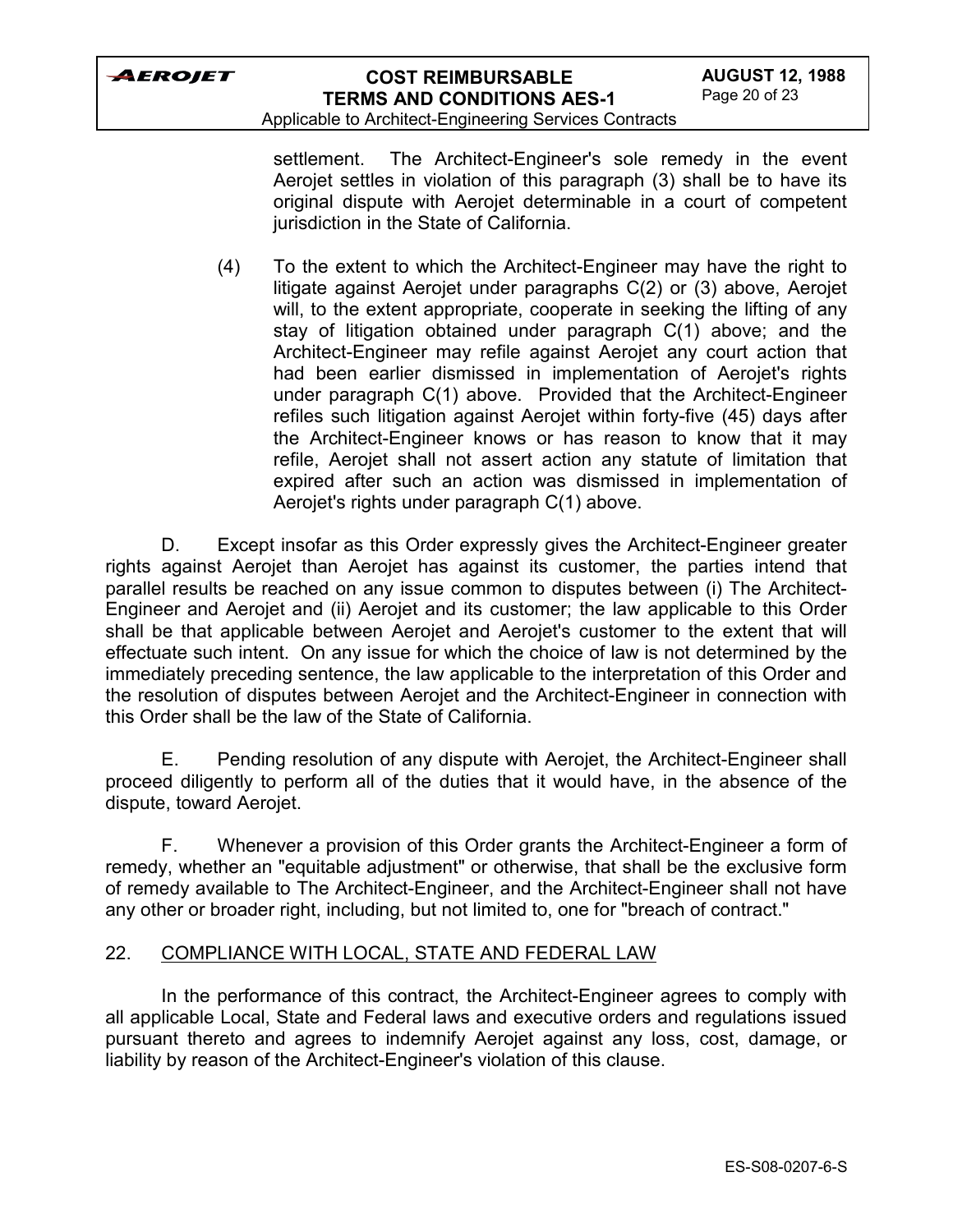### 23. SAFETY

A. In performing work under this contract on the site or on Aerojet-owned or Aerojet-controlled premises, the Architect-Engineer shall, and shall require its subcontractors to (i) conform to the safety and health laws, rules and regulations as in effect on the date of this contract and (ii) take such additional precautions for accident prevention and safety purposes as may be reasonably recommended by relevant federal, state, or local authorities or insurers of Aerojet. The Architect-Engineer agrees to take all reasonable steps and precautions to prevent accidents and preserve the life and health of personnel performing or in any way affected by performance under this contract on such premises.

B. All designs, drawings, materials, and other items produced or furnished by the Architect-Engineer pursuant to this contract shall be in accordance with, incorporate, and comply with the Occupational Safety and Health Act (OSHA) and all regulations issued pursuant thereto. The Architect-Engineer agrees to redesign, revise, repair, modify or replace at its sole cost and expense, any such items furnished or produced pursuant to this contract, which do not comply with OSHA.

C. The Architect-Engineer agrees to defend, hold harmless, and indemnify Aerojet from and against any claim, loss, cost damage, or liability (including attorneys' fees) by reason of property damage or personal injury (including death) to anyone including the Architect-Engineer's employees) occasioned in whole or in part by the Architect-Engineer's failure to comply with the provisions of this paragraph or by a violation (by the Architect-Engineer or any item produced or furnished hereunder) of OSHA standards.

D. In the event the Architect-Engineer encounters on the site material reasonably believed to be asbestos or polychlorinated biphenyl (PCB) which has not been rendered harmless, the Architect-Engineer shall immediately stop Work in the area affected and report the condition to Aerojet in writing. The Work in the affected area shall not thereafter be resumed except by written order of Aerojet if in fact the material is asbestos or polychlorinated biphenyl (PCB) and has not been rendered harmless. The Work in the affected area shall be resumed in the absence of asbestos or polychlorinated biphenyl (PCB), or when it has been rendered harmless, by written order of Aerojet.

#### 24. RELEASE OF INFORMATION

A. The Architect-Engineer shall not, without the prior written consent of Aerojet, disclose any information of any nature whatsoever relative to this contract except as may be required to ensure performance or as is required by law.

B. The Architect-Engineer shall insert like provisions of this paragraph, including this Subparagraph B., in any subcontract issued hereunder.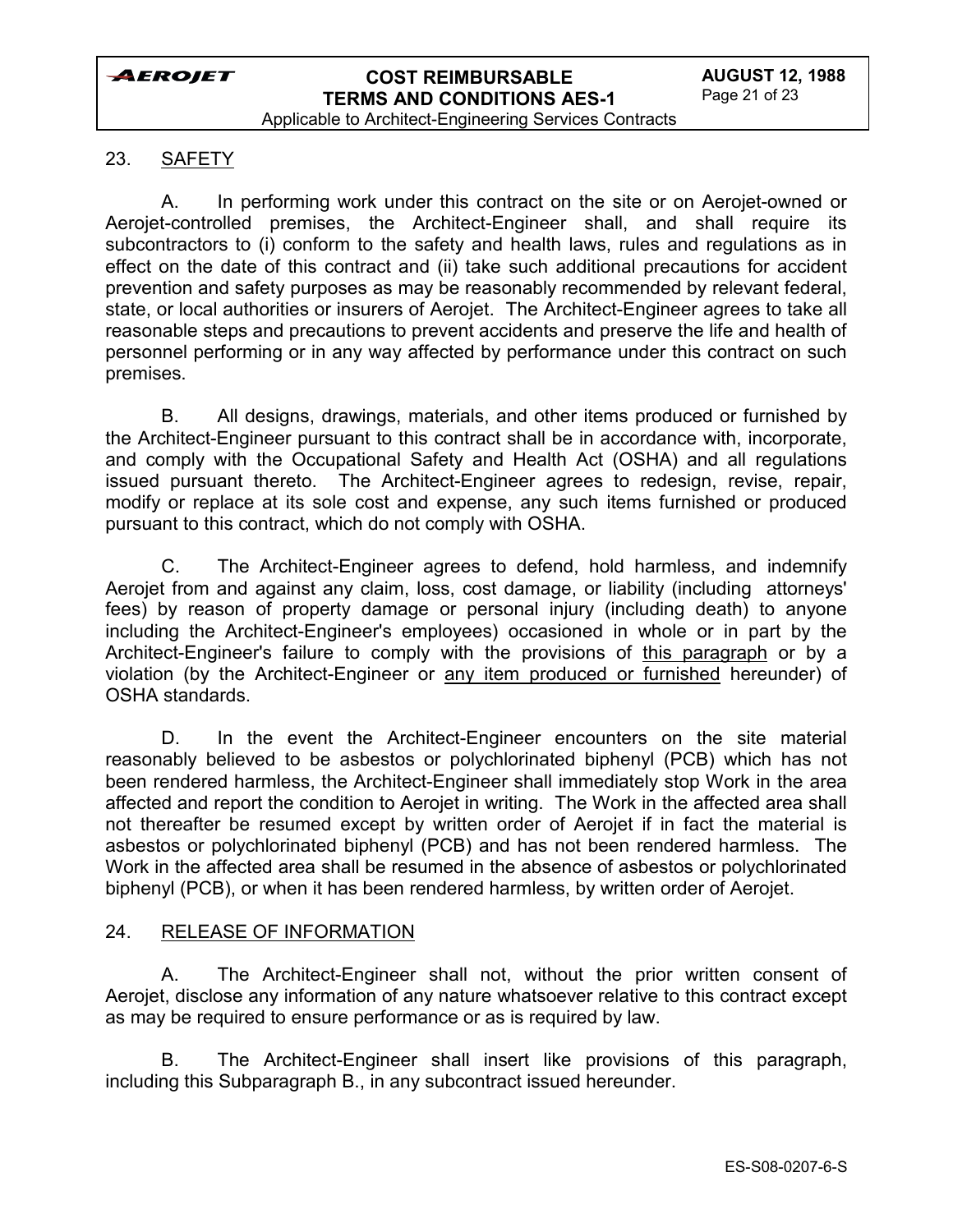# **COST REIMBURSABLE TERMS AND CONDITIONS AES-1**

Applicable to Architect-Engineering Services Contracts

#### 25. EQUAL OPPORTUNITY

The Equal Employment Opportunity clause in Section 202 of Executive Order (E.O.) 11246, as amended, and the implementing rules and regulations (41 CFR Part 60) are incorporated herein by reference, unless this contract is exempted by rules, regulations or orders of the Secretary of Labor issued pursuant to Section 204 of E.O. 11246 or provisions of any superseding E.O. Unless this contract is so exempted, the applicable Equal Employment Opportunity Compliance Certificate previously submitted by the Architect-Engineer to Aerojet is by reference also incorporated herein.

#### 26. AFFIRMATIVE ACTION FOR DISABLED VETERANS AND VETERANS OF THE VIETNAM ERA

The Affirmative Action clause of Title 41, Code of Federal Regulations, Part 60, Subsection 250.4 and the implementing rules and regulations of the Department of Labor associated therewith are incorporated herein by reference, unless this contract is under \$10,000.

#### 27. AFFIRMATIVE ACTION FOR HANDICAPPED WORKERS

The Affirmative Action Clause in Title 41, Code of Federal Regulations, Part 60, Subsection 741-4 and the implementing rules and regulations of the Department of Labor associated therewith are incorporated herein by reference, unless this contract is under \$2,500.

#### 28. CLEAN AIR AND WATER

Unless this contract is for \$100,000 or less or is otherwise exempt, the Architect Engineer agrees as follows:

A. to comply with all the requirements of Section 114 of the clean Air Act, as amended (42 U.S.C. 1857, et seq., as amended by Public Law 91-604) and Section 308 of the Federal Water Pollution Control Act (33 U.S.C. 1251, as amended by Public Law 92-500), respectively, relating to inspection, monitoring, entry, reports, and information, as well as other requirements specified in Section 114 and Section 308 of the Air Act and the Water Act, respectively, and all regulations and guidelines issued thereunder before the award of this contract;

B. that no portion of the work required by this contract will be performed in a facility listed on the Environmental Protection Agency List of Violating Facilities on the date this contract was awarded unless and until the EPA eliminates the name of such facility or facilities from such listing;

C. to use its best efforts to comply with clean air standards and clean water standards at the facilities in which the contract is being performed; and